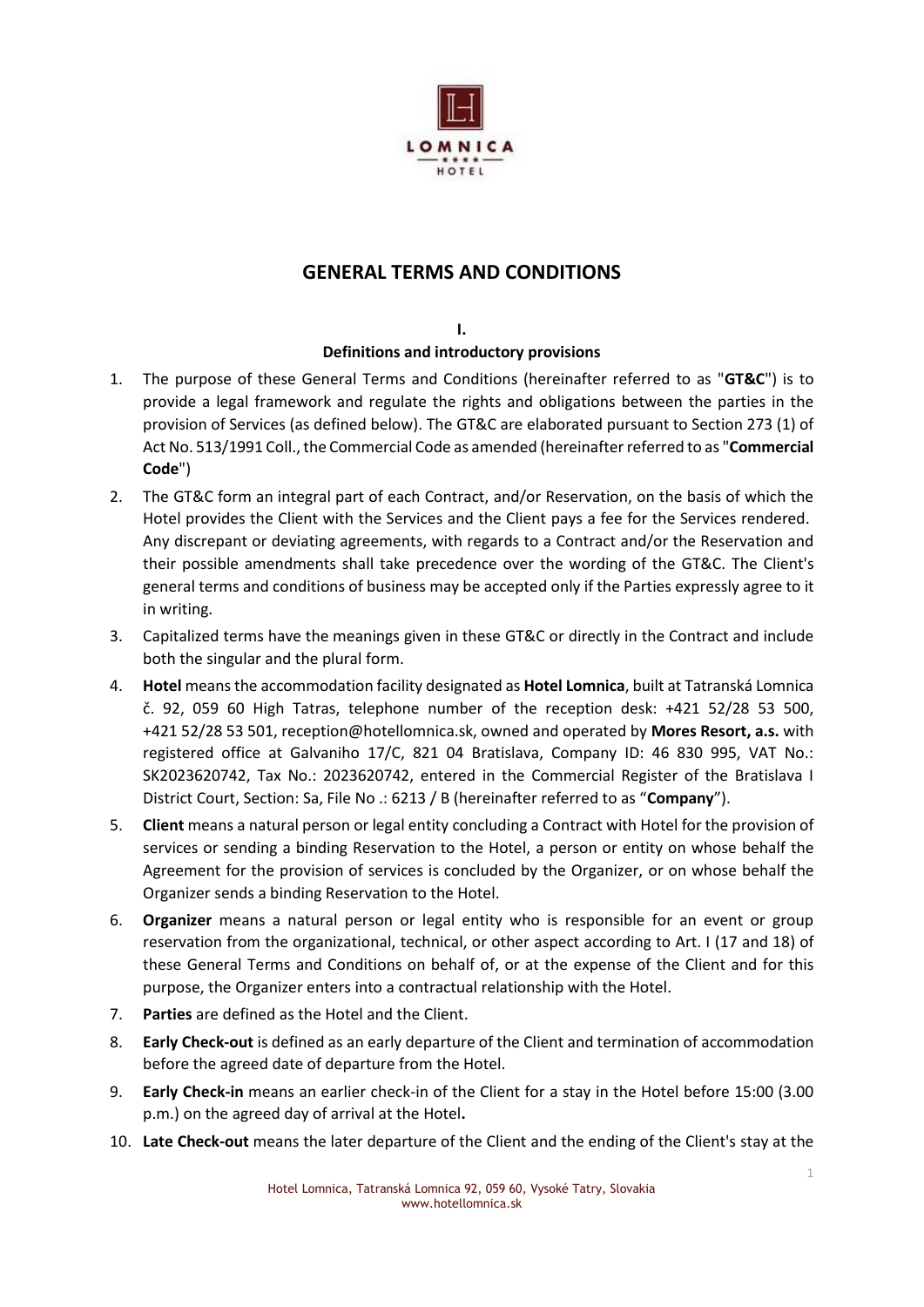

Hotel after 12:00 (noon) on the agreed day of departure from the Hotel.

- 11. **No Show** means the Client's failure to arrive for his/her stay at the Hotel without prior cancellation of the reservation of the booked Services by the Client.
- 12. **Pre-authorization** means the withholding of the Client's funds on his/her payment card according to Art. III Section 9 and 10 of these GT&C.
- 13. **Service** means any service provided by the Hotel, in particular accommodation, catering, congress, and wellness services.
- 14. **RESDiary**  online booking patform
- 15. The contractual relationship between the Hotel and the Client for the provision of the Service or Services may be concluded in the form of:
	- a) a written **Contract for the provision of services** (hereinafter referred to as "**Contract**") concluded between the Hotel and the Client,
	- b) confirmation of the Reservation by the Hotel made in writing or by e-mail.
- 16. **Force majeure** (*vis maior*) means an event arising independently of the will of the Hotel and preventing the Hotel from delivering the Service or Services to the Client, unless it can be reasonably assumed that the Hotel would have averted or overcome this event or its consequences, or that it anticipated this event at the time when the obligation to the Client arose.
- 17. **Group** is usually a defined as group of 10 (ten) and more individuals (or booking of at least 10 [ten] rooms occupied by 1 (one) person or 5 rooms with 2 [two] persons), who jointly reserve Hotel Services or reserve Hotel Services at the same time
- 18. **Event** is defined as a social event attended by a larger number of participating Clients, i.e. usually 10 (ten) persons and more, which is associated with the provision of several types of Services by the Hotel.
- 19. **MICE event** means an Event in which the Client orders 10 (ten) rooms to be occupied by 1 (one) person or 5 (five) rooms to be occupied by 2 (two) persons in the Hotel with or without additional services,
- 20. **The Hotel Price List** is the list with rates for the Hotel rooms and other Services applicable at the time of concluding the Contract and/or at the time of providing the Services.
- 21. **Gift Voucher ("Voucher")** means an authorization of the Voucher holder to use specific purchased Services. The Voucher is issued by the Hotel and is valid for 12 (twelve) months from the date of purchase, and its validity cannot be extended. The Hotel reserves the right to define a period within a calendar year during which the Voucher cannot be used. The Client reserves the Services from Voucher through the Hotel reservation department, over the phone at +421 52 285 35 03 or by e-mail at [reservations@hotellomnica.sk.](mailto:reservations@hotellomnica.sk)
- 22. **Tasting Dinner** means a special-experience dinner, during which a multi-course menu is served paired with wine or soft drinks. It represents a top-level culinary service offering a visual and gastronomic experience with a combination of high-quality and mostly local ingredients.
- 23. The GT&C form an integral part of each Contract, Order and/or Reservation, on the basis of which the Hotel provides the Client with the Services and the Client pays a fee for the Services rendered. **Any discrepant or deviating agreements, such as a Contract, Order and/or the Reservation and**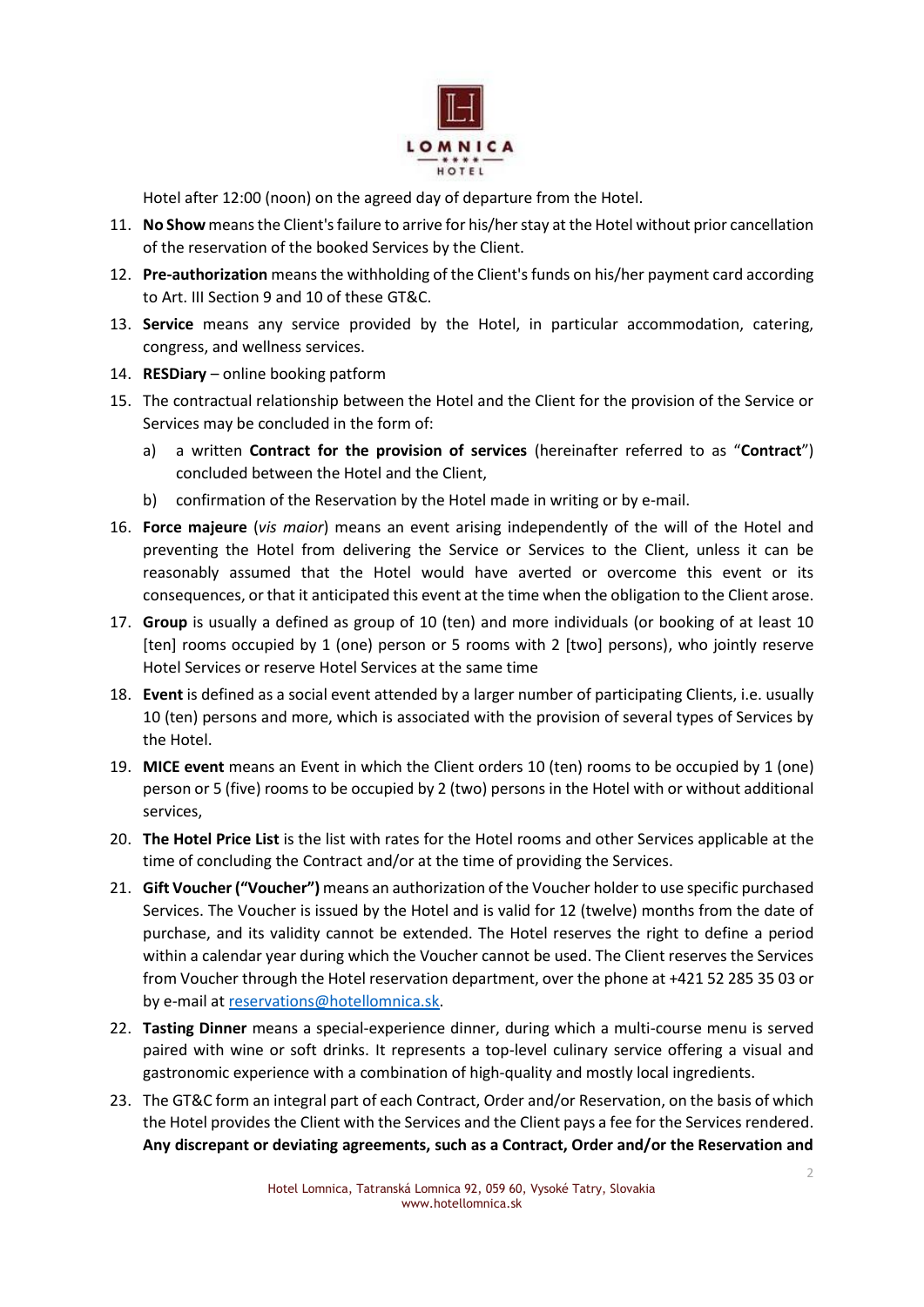

**their possible amendments shall take precedence over the wording of the GT&C**. The Client's general term and conditions of business may be accepted only if the Parties expressly agree to it in writing.

- 24. **Accommodation Rules** are a document issued by the Hotel, which regulates the conditions of accommodation in the Hotel, is available at the Hotel reception desk, in the Hotel rooms and on the Hotel's website at www.hotellomnica.sk and is binding for the Hotel Client.
- 25. **Complaints Procedure** is a document issued by the Hotel, which regulates the conditions for filing of complaints about the Services provided by the Hotel; it can be accessed at the Hotel reception desk and on the Hotel's website at [www.hotellomnica.sk](http://www.hotellomnica.sk/) and becomes a binding document for the Hotel Client at the moment of his/her registration for the stay at the Hotel.
- 26. **Reservation** means a binding reservation of the Services by the Client via the Hotel website at www.hotellomnica.sk, in another reservation system (such as booking.com, expedia.com, etc.) or in the case of Events a written order, a sample of which forms an appendix to these GT&C, or a reservation using another form as agreed with the Client.
- 27. Information obligations of the Hotel according to Section 10a (1) e) and f) of Act no. 250/2007 Coll. on consumer protection and on the amendment of the Act of the Slovak National Council no. 372/1990 Coll. on offenses as amended are fulfilled in the Complaints Procedure of the Hotel published on the Hotel website at [www.hotellomnica.sk](http://www.hotellomnica.sk/) and available at the reception desk of the Hotel.
- 28. These GT&C (version 4.0) become binding for the Hotel on the day of their publication on the Hotel website at [www.hotellomnica.sk](http://www.hotellomnica.sk/) and for the Client upon conclusion of the Contract according to Art. I (14) a) of these GT&C, resp. at the moment of submitting the Reservation to the Hotel according to Art. I (14) b) and Section 22 of these GT&C.
- 29. When making the Reservation, the Client confirms his/her consent to these GT&C.
- 30. The Hotel reserves the right to amend these GT&C. The obligation to present a written copy of the GT&C is fulfilled by making the GT&C available on the Hotel website a[t www.hotellomnica.sk.](http://www.hotellomnica.sk/)

## **II.**

#### **Services**

- 1. By concluding the Contract, the Hotel undertakes to provide the Client with the Services, in particular, in the extent and quality specified in the Contract, whereas the Client is obliged to pay the Hotel the agreed price for the Services as well as compensate for any damage caused in connection with the use of these Services.
- 2. The hotel provides accommodation services under the following conditions:
	- a) based on the Agreement, the Hotel is obliged to enable temporary use of the room reserved by the Client from 15:00 (3.00 p.m.) on the agreed date of the Client's arrival for accommodation. The Client is entitled to an Early Check-in only if he/she has expressly agreed to this with the Hotel when concluding the Contract in line with the applicable Price List;
	- b) the Client is entitled to receive a specific room category for his/her use, but a specific room type shall only be available after a written approval by the Hotel;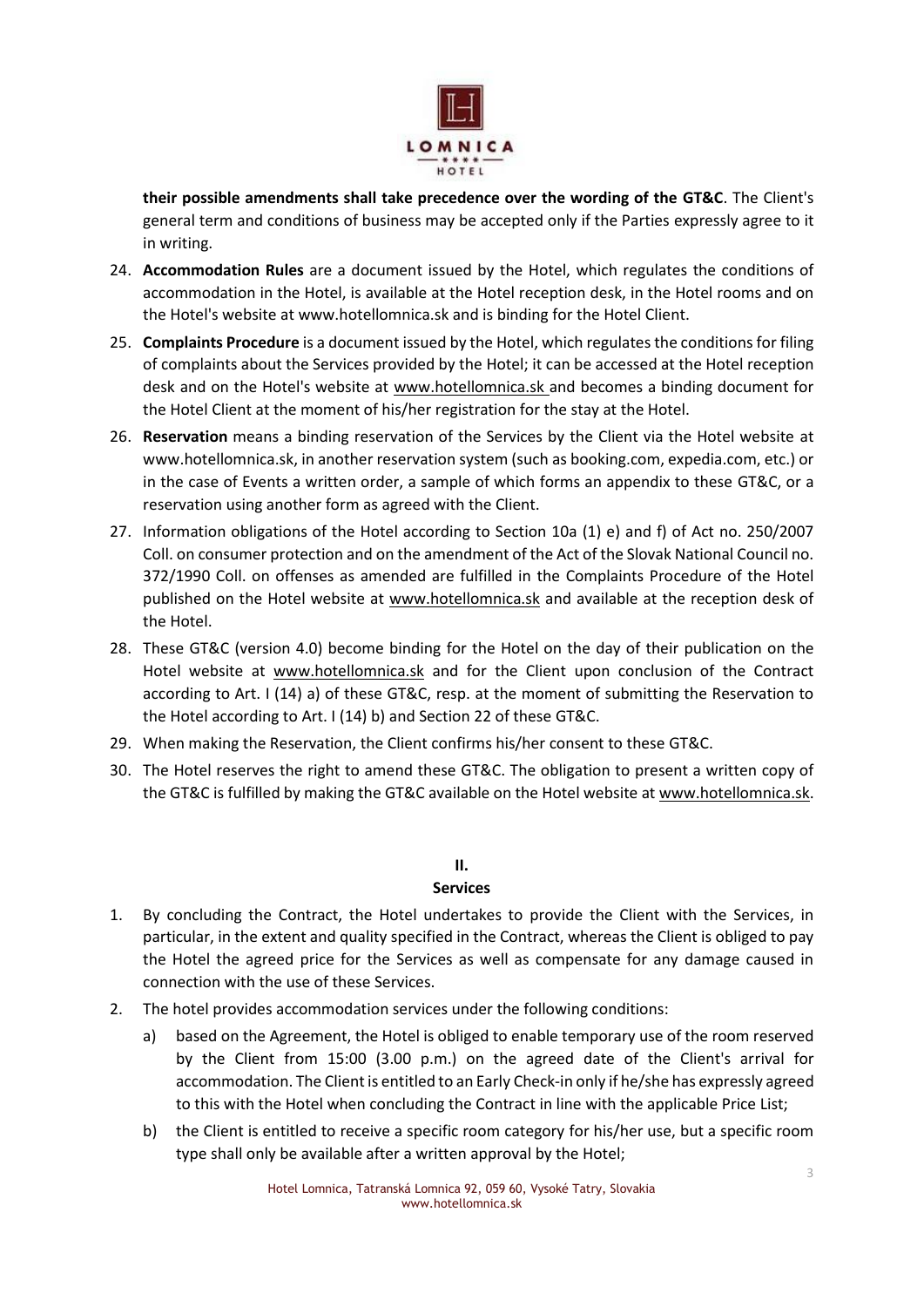

- c) the client is obliged to vacate and leave the room no later than at 12.00 noon on the agreed date of departure from the accommodation in the Hotel unless otherwise agreed in advance between the Parties;
- d) in the case of a Late Check-out, the Hotel is entitled to charge the Client a fee of
	- (i) EUR 40 (forty euro) upon departure from the accommodation in the Hotel from 12:01 p.m. until 14:00 (2:00 p.m.) on the agreed date of departure;
	- (ii) EUR 80 (eighty euro) upon departure from the accommodation in the Hotel from 14:01 (2:01 p.m.). until 18:00 (6:00 p.m.) on the agreed date of departure;
	- (iii) 100% (one hundred percent) of the room daily rate as specified in the Hotel Price List upon departure from the accommodation in the Hotel after 18:01 (6:00 p.m.) and later on the agreed date of departure,

whereas the Client is obliged to pay the above fees without having any claims for other Services of the Hotel associated with accommodation;

- e) in case of an Early Check-in before 7.00 a.m., the Client is obliged to pay the Hotel the price of accommodation for the whole previous night;
- f) where the Client failed to check-in at the Hotel by 24:00 (midnight) on the agreed day of arrival at the Hotel, the Hotel is entitled to make the reserved room available to another Client, unless otherwise agreed between the Parties and the failure to check-in at the Hotel is understood as the so-called "No Show", for which cancellation fees apply according to the conditions stated in the reservation confirmation;
- g) The Client is obliged to inspect the provided Hotel room immediately after its handover by the Hotel staff for temporary use and to report any potential shortcomings, discrepancies, or objections to the Hotel reception immediately upon discovery. The Client is also obliged to proceed the same upon identification of any damage to the room or its equipment and furnishing. In the event that the Hotel discovers any damage to the room or its equipment and furnishing after the Client's accommodation is ended without the previous Client's notification of the Hotel reception of these facts, the Client is obliged to compensate the Hotel for the damage to the room or its inventory in full;
- h) The Client undertakes to comply with the Hotel's Accommodation Rules.
- 3. The Hotel is not responsible for the failure to fulfil the Service or Services ordered by the Client due to Force Majeure.

## **III. Prices of Services and payment terms**

- 1. The Client is obliged to pay the Hotel the agreed price for the provided Service. This shall also apply to the Service provided by the Hotel to third parties on the basis of the Client's explicit request.
- 2. Where the price of the Service has not been agreed between the Parties in the Contract or in the Order, the Client shall be obliged to pay for the provided Service the price specified in the Price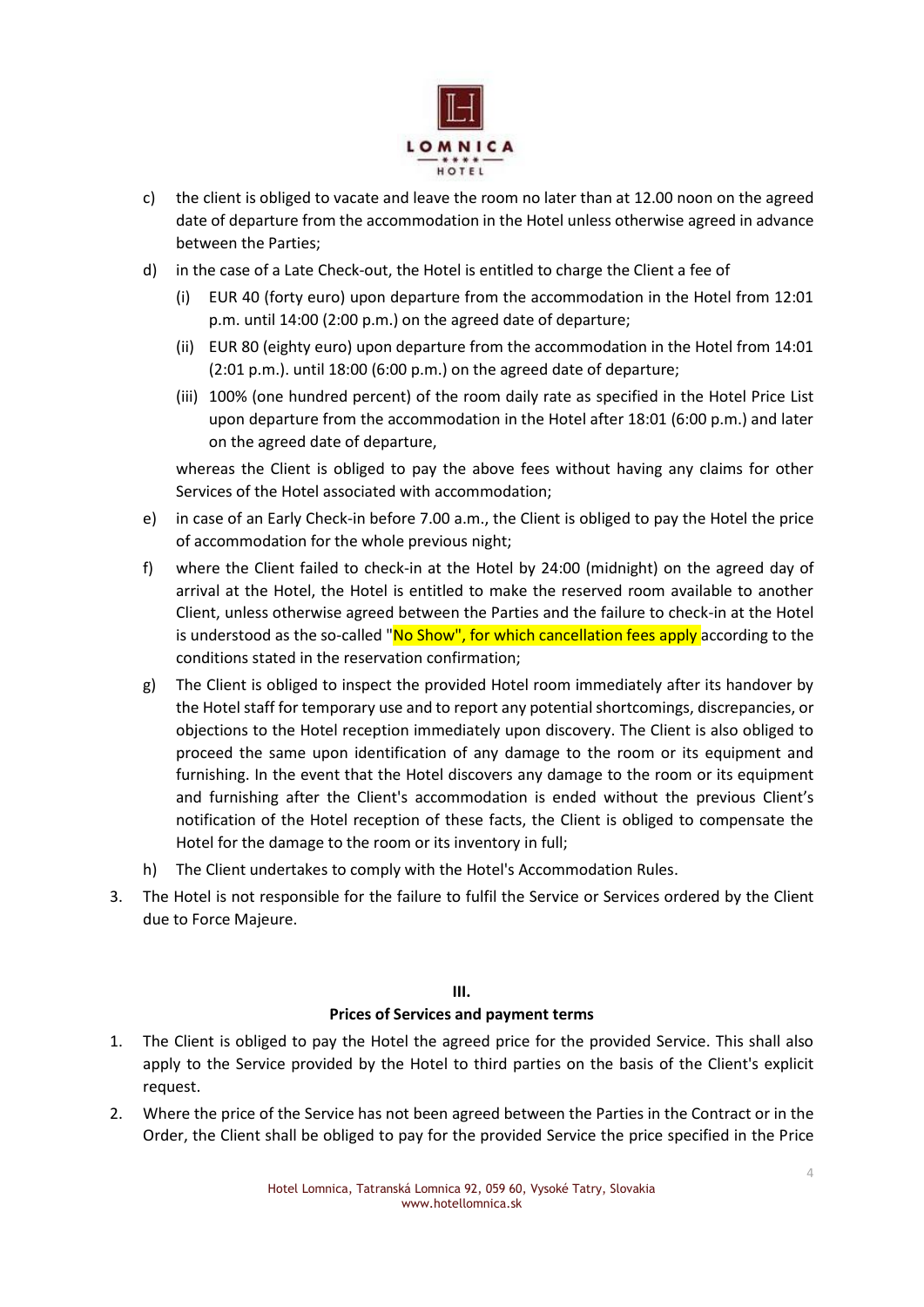

List of the Hotel applicable at the time of Service provision.

- 3. Prices for the Services listed in the Price List are final and include value added tax; however, they do not include the local taxes, which the Client will pay in final settlement upon departure from the Hotel.
- 4. The Hotel may amend the price of the Services against the Hotel Price List, where the Client receives the consent of the Hotel to additionally change the number of reserved rooms, the scope of the Services, the duration of the accommodation or other conditions.
- 5. The Hotel is entitled to demand payment in advance from the Client upon concluding the Contract.
- 6. Unless the Parties agree otherwise in advance, the basis for the settlement of reserved and used Services by the Client is a tax-eligible document in the form of (i) an invoice or (ii) final settlement accompanied by a bill from the cash register in case of payment by card or cash. Both documents shall be issued on the day of the Client's departure from accommodation in the Hotel, or on the day when the Client used the reserved Service.
- 7. The invoice must contain all the requirements provisioned in the applicable legal regulations of the Slovak Republic. The due date of the invoice is stated separately in each invoice. In the case of a bank transfer, the invoice shall be considered paid on the day when the Hotel could dispose of the amount paid, i.e. the day on which the relevant amount is credited to the Hotel's account specified in the invoice.
- 8. Payment by card may be made before and also after the Client's use of the Service, on the basis of the data provided by the Client necessary for the execution of the payment, by completing the so-called authorization form. By providing data for payment by card, the Client simultaneously grants consent to card usage.
- 9. The hotel is entitled to request a security deposit the Client's funds in the amount of EUR 50 (fifty euro) for the purpose as stipulated in Art. III (10) of these GT&C in the form of Preauthorization on the Client's payment card. By using the Services in the Hotel, the Client consents to the provision of the security deposit to the Hotel and its use in accordance with these GT&C.
- 10. The Hotel is entitled to settle its receivables against the Client from the Client's security deposit, which will be determined during his/her usage of the Services in the Hotel, or possibly after the Client's departure from the Hotel, e.g. a receivable for the payment of a financial amount for consumption from the room minibar, receivables for any damages, a fine or any other obligations of the Client towards the Hotel.
- 11. In the case of Pre-authorization according to Art. III (13) of these GT&C, the Hotel shall be entitled to withhold the funds for a maximum period of 14 (fourteen) days from the date of entering the request to withhold the funds on the Client's payment card. In the case of using the Services by the Client for a period longer than 14 (fourteen) days, the Client shall be subsequently invited by the Hotel to arrive at the reception desk of the Hotel and again, even repeatedly, provide cooperation to execute the Pre-authorization.
- 12. In the case of the Hotel's receivable from the Client in the amount exceeding EUR 50 (fifty euro), the Hotel will issue an invoice for the payment of the receivable according to Art. III (10) of the GT&C, from which the amount of the security deposit EUR 50 (fifty euro) will be deducted, and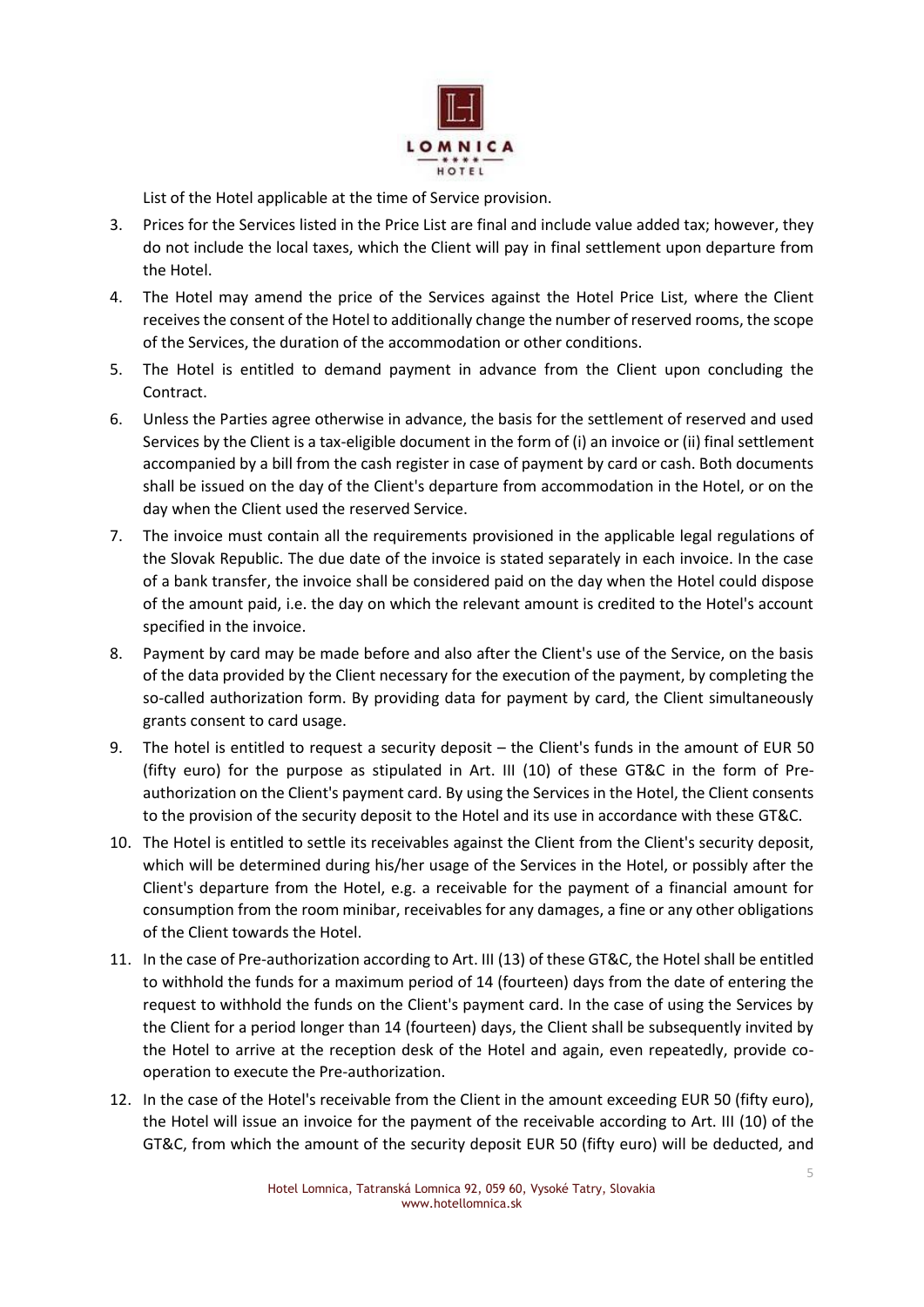

the remainder will have a due date of 14 (fourteen) days. Should the invoice be not duly and timely paid, the Hotel will recover the amount in excess of the withheld security deposit from the Client in accordance with the relevant legal regulations.

- 13. In the event of the Hotel's receivable against the Client in the amount of less than EUR 50 (fifty euro), the Hotel will return the amount of the security deposit remaining after the settlement to the Client by releasing the remaining part of the retained security deposit after the Service provision is terminated, but no later than on the date of terminating the withholding of the funds as stipulated in Art . III (11) of these GT&C, while the proof of settlement shall be provided by the Hotel to the Client upon completion of the Services provision of or sent to the address (correspondence or e-mail address) specified by the Client in the registration form.
- 14. In case no receivable of the Hotel against the Client exists according to Art. III (10) of these GT&C, the Hotel will return the security deposit to the Client by releasing the withheld security deposit on the day of completion of the Service provision, but no later than on the day of termination of the withholding of funds according to Art. III (11) of these GT&C, while the proof of settlement shall be provided by the Hotel to the Client upon completion of the Services provision of or sent to the address (correspondence or e-mail address) specified by the Client in the registration form.
- 15. The Hotel shall be obliged to inform the Client about any additional use of the security deposit to settle its receivables against the Client according to Art. III Section 10 of these GT&C and the reasons for such additional settlement after the Client's departure from the Hotel.
- 16. In the event of a delay in the Client's payment for the provided Service, the Hotel shall be entitled to charge the Client the statutory default interest in accordance with the applicable legal regulations of the Slovak Republic.

#### **IV.**

## **Other Provisions**

- 1. The scope of Services provided by the Hotel in connection with organization of an Event is specified in the Contract and/or the Reservation. Where the Services have been agreed by the Parties but have not been precisely and/or sufficiently clearly specified, the Hotel shall be entitled to provide the Client (the Organizer) with the Services as determined by the Hotel itself within the scope of the agreed total price quote.
- 2. The Hotel is obliged to provide the agreed Services duly, on time and in the usual quality for the number of participants in the Event specified in the conditions agreed in the Contract and/or the Reservation made by the Client. The quality of the provided Services depends on the collaboration of the Organizer consisting primarily in the observance of the agreed schedule (both in terms of time and subject-matter) of the Event.
- 3. To enable the Hotel to ensure and duly prepare the Event, the Client is obliged to notify the Hotel of the final number of participants in the Event no later than 5 (five) working days before the Event.
- 4. Any change in the number of Event participants exceeding 5% (five percent) against the originally reported number must be agreed in advance with the Hotel. In the event of such a change in the number of Event participants, the Hotel reserves the right to unilaterally change the price for the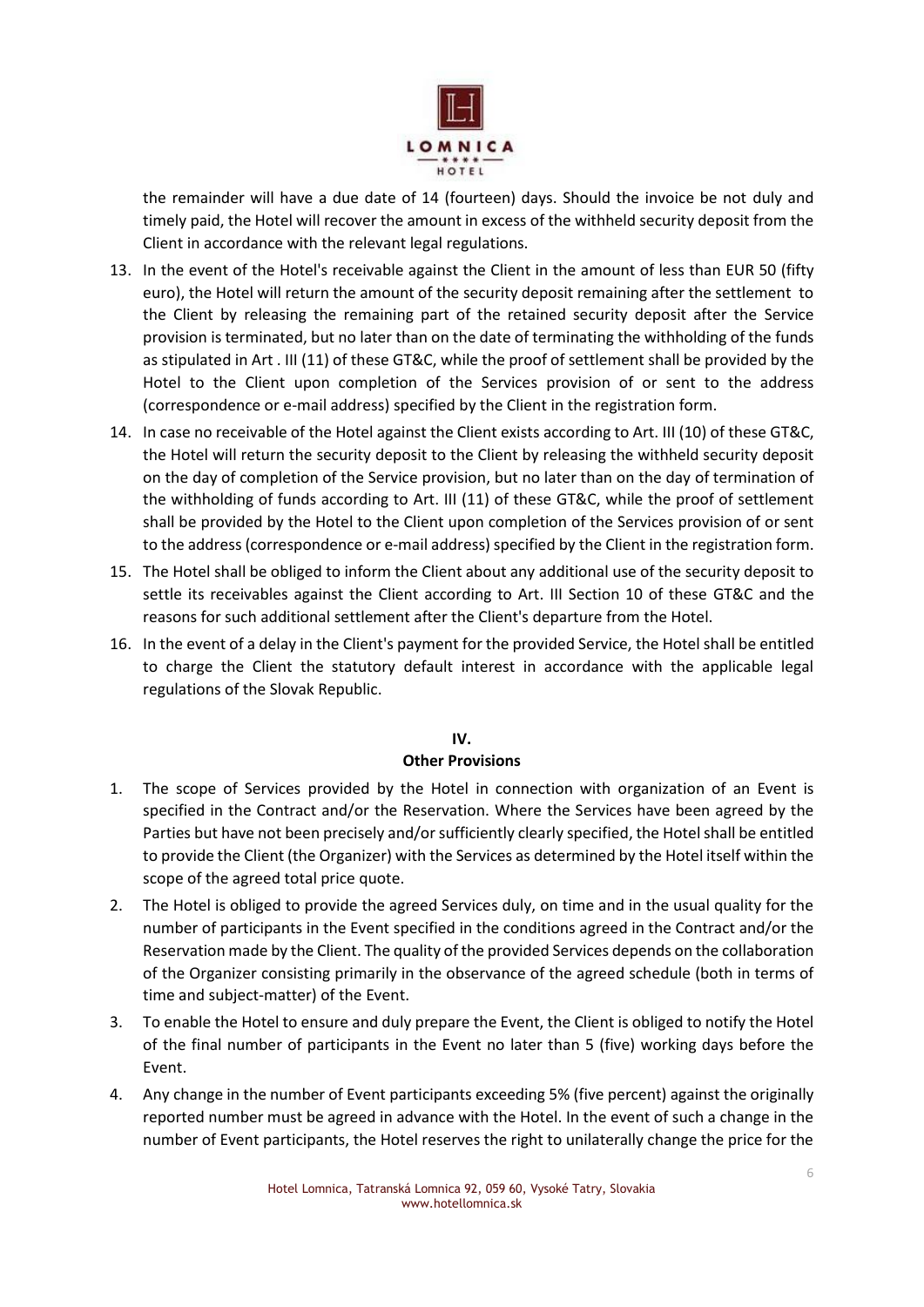

booked Services and/or change the reserved premises of the Event and/or the agreed standard and/or the technical equipment of the Event premises. In the event of a change in the scope of Services provided at the Client's request, the Hotel shall implement changes in the scope of Services provided according to its own possibilities while treating the Client's request with due professional care. However, the Client shall have no legal entitlement to request change in the scope of Services provided.

- 5. If the number of Event participants is exceeded by more than 5% (five percent) compared to the originally reported number, the Hotel is also entitled to rework and change the agreed price of the Services, based on the actual number of participants.
- 6. For Events lasting longer than 22:00 (10:00 p.m.), and where the agreed price no longer takes into account such extended duration of the Event, the Hotel may charge a service fee of EUR 200 (two hundred euro) for each initiated hour of the Event lasting after 22:00 (10:00 p.m.).
- 7. The Client is not entitled to supply the Event with its own meals or beverages and/or to bring meals and beverages to the Event with the exception of a prior express written agreement with the Hotel. If the above is contradicted, the Hotel has the right to cancel the Event without the Client's right to claim a refund for the Event as stipulated in the price offer.
- 8. The Client is obliged to pay for the consumption of food and beverages reserved by the participants of the Event exceeding the agreed scope of the reservation and the total price quote.
- 9. The Client is obliged to pay for the Services booked by the participants of the Event exceeding the agreed scope of the reservation and the total price quote for the Services.
- 10. The Client is obliged to inform the Hotel at least 45 (forty-five) days before the Event, if the Event could attract public interest, disturb public order, limit or endanger the interests of the Hotel and other Hotel Clients. The Hotel is entitled to take adequate measures to prevent such a situation and the Client as well as the participants of the Event are obliged to endure them.
- 11. In situations where the Hotel procures technical and other equipment from third parties for the Client on the basis of his/her request, it shall always act on behalf of the Client and at his/her expense. The Hotel therefore does not incur any obligations towards third parties and the claims of third parties arising due to the use of this equipment are claims only against the Client.
- 12. Usage of the Client's own electrical, electronic, or technical equipment exceeding the reasonable extent, or usage of such equipment of the participants of the Event while using the Hotel's power supply network requires a prior written consent of the Hotel. The Hotel reserves the right to charge separately for the use of such devices and equipment, which increase the costs of power supply or operating costs of the Hotel beyond the reasonable extent. The Client is obliged to ensure the compatibility of his/her own electrical, electronic, technical equipment with the electrical and other equipment of the Hotel, its fire safety regulations and to operate them in accordance with these regulations.
- 13. Responsibility for any failures of or damage to the technical equipment of the Hotel caused by the use of equipment according to Art. IV (12) of these GT&C shall be fully born by the Client, who shall be obliged to pay any costs associated with reinstatement of the equipment. The Hotel is entitled, through its staff or third parties, to inspect such equipment and facilities and to adopt measures to prevent or avoid such a situation arises and the Client as well as the participants of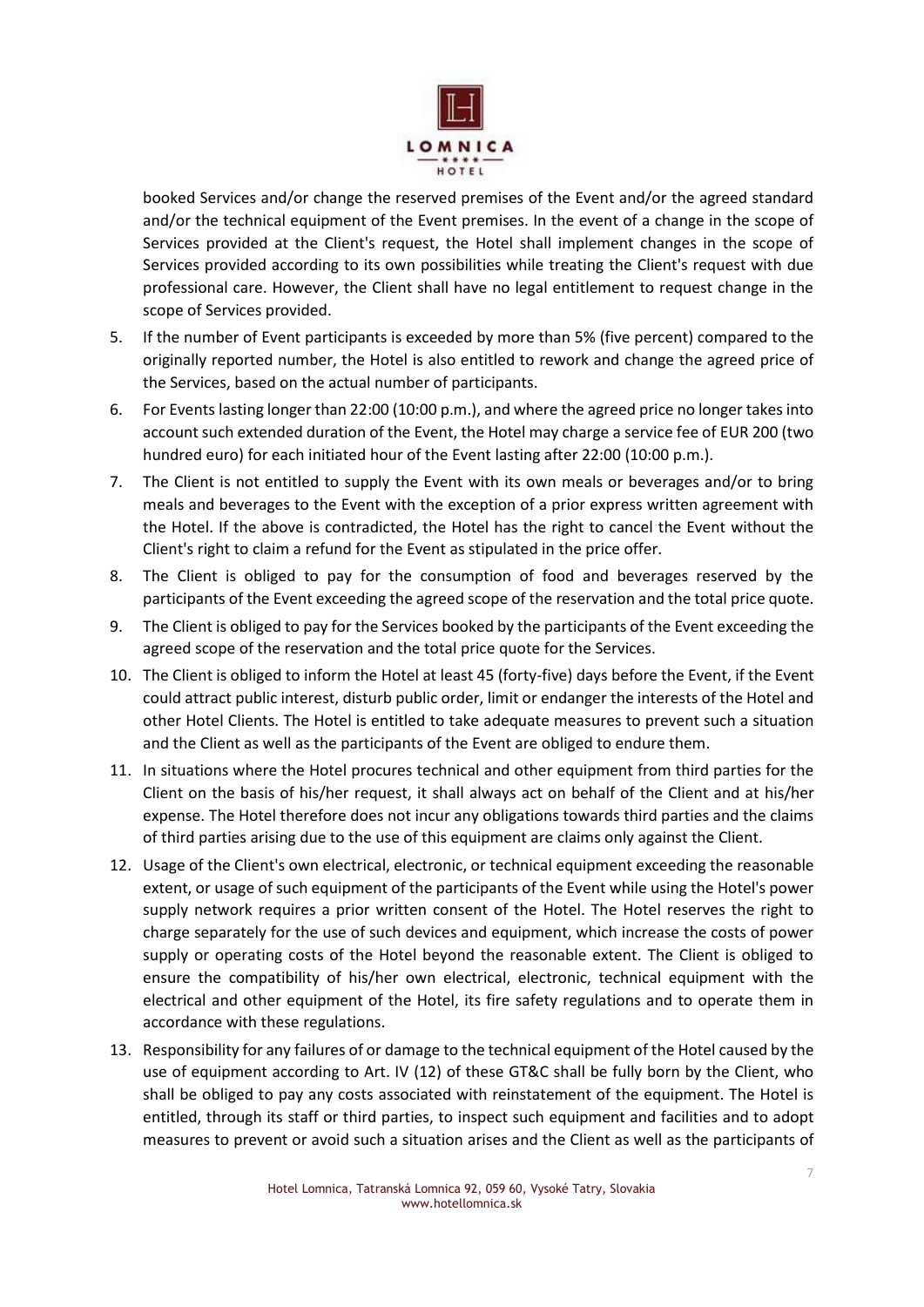

the Event, are obliged to endure such inspection and measures.

- 14. The Client shall be responsible for the safety of the used technical, electronic, or electrical equipment.
- 15. Any decorative material or other objects brought into the Hotel must comply with fire safety regulations and must be used and operated in accordance with these regulations. In order to prevent possible damage, carrying of any items into the Hotel exceeding the usual and reasonable extent as well as their installation and placement exceeding the usual and reasonable extent shall be subject to the prior consent of the Hotel.
- 16. Any decorative and other items brought in must be removed immediately after the end of the Event. If the Client fails to ensure the removal of said items and leaves them at the premises, the Hotel shall be entitled to charge the Client a rental fee for the Event facilities until these items are removed. The Hotel is also entitled to remove and store these items at the Client's expense without concluding an agreement on custody or deposition of the items.
- 17. The Client is obliged to use the provided premises of the Hotel to the extent appropriate to their nature, in a reasonable and orderly manner, not exceeding the usual extent and in accordance with the purpose of the provision of the premises and to hand them over to the Hotel in the condition as taken over, taking into account the usual wear and tear. Should any damage to the premises be identified after the Event, about which the Client failed to notify the Hotel in advance, or possibly, upon taking over the premises, it shall be considered that the damage was incurred during the Client's Event and therefore the Client shall be liable for said damage.
- 18. The Client undertakes to observe and fulfil at the venue where the Event is held, as well as in other premises of the Hotel, all obligations arising from the regulations on occupational health and safety, property protection and fire safety regulation, in particular under Act no. 124/2006 Coll. on Occupational Health and Safety and on amendments to certain acts as amended, from Act no. 314/2001 Coll. on Fire Protection as amended by later regulations and Decree of the Ministry of Interior of the Slovak Republic no. 121/2002 Coll. on Fire Safety Prevention as amended.
- 19. The Client undertakes to observe and fulfil all obligations arising from the regulations on environmental protection at the venue where the Event is held, as well as at the premises of the Hotel.
- 20. The Client is not entitled to make any changes to the Hotel premises without the prior written consent of the Hotel**.**
- 21. The Client is fully liable for any damage and harm caused to the interior equipment of the Hotel. The above also applies if the Client brings a dog or a pet to the Hotel, where the Client is responsible for all damages to the property of the Hotel caused by the dog or any other pet. The fee for a bringing a dog (pet) is set at EUR 50/night. More detailed conditions regarding accommodation in the Hotel with a dog or other pets are listed in the Accommodation Rules.
- 22. The Client is obliged to protect the provided premises of the Hotel, the Hotel itself as well the property located therein it from any damage or destruction. In the event of imminent damage, the Client undertakes to reasonably intervene to avert this damage in a manner appropriate to the circumstances of the threat.
- 23. The Client is entitled to display banners and boards in the premises of Hotel displaying the logos,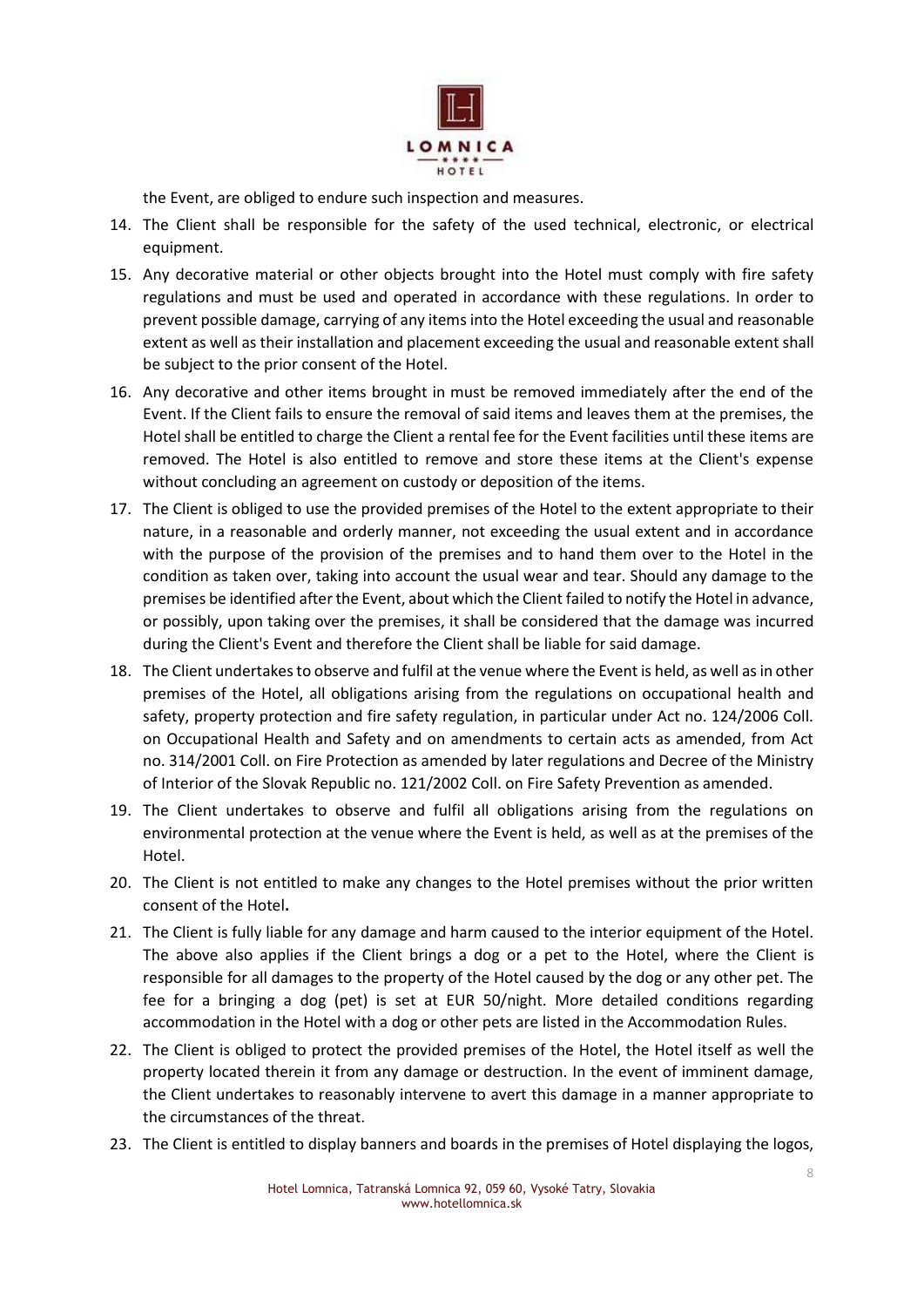

names and type of activities related to the Event or the Client itself/himself/herself only with the prior written consent of the Hotel. The content, graphic design and condition of these banners and boards must not lead to an unfavourable impression among the public, must not infringe the copyrights of third parties and must comply with legal regulations applicable in the territory of the Slovak Republic. The Client is obliged to remove these banners and boards as well as any pollution of the premises they may cause immediately after the end of the Event or before leaving the Hotel.

- 24. In the event that the Client leaves the premises of the Hotel dirty or leaves any brought-in waste there (boxes, bags, decorations, etc.), he/she is obliged to pay the Hotel the fee of at least EUR 50 (fifty euro) or more for cleaning and vacating each used premises depending on the extent of contamination.
- 25. The Hotel shall not be liable for Clients' injuries caused by leisure activities of any kind unless the harm was caused by the Hotel as a result of its gross negligence or intent.

#### **V.**

### **Advance for Event Services**

- 1. Unless a separate written contract has been concluded by and between the Parties on the amount of the advance for the Event Services, the Hotel shall be entitled to demand from the Client an advance payment of up to 100% (one hundred percent) of the price quote based on an advance invoice issued by the Hotel after confirming the binding quote. The advance invoice shall be due within 14 (fourteen) days from the date of its issuance.
- 2. Paid advance according to Art. V (1) of these GT&C shall not be returned in case of cancellation of the Services of the Event and will be used as a cancellation fee in accordance with the cancellation conditions specified in Art. VI. of these GT&C. If the advance paid is higher than the specified cancellation fee, the remaining part of the advance shall be refunded to the Client.
- 3. In the event that the advance under Art. V (1) of these GT&C fails to be paid duly and on time, The Hotel reserves the right to cancel the Event Reservation without prior notice.

#### **VI.**

## **Cancellation conditions and withdrawal of the Client from the Contract**

- 1. If the Client an individual consumer has concluded a Contract with the Hotel remotely or outside the premises of the Hotel according to Act no. 102/2014 Coll. on consumer protection in the sale of goods or the provision of services on the basis of a distance contract or an off-premises contract and amending certain acts (hereinafter "**ACP**"), in accordance with Section 7 (6) k) of the ACP the Client – individual consumer shall not be entitled to withdraw from this Agreement.
- 2. In the event of cancellation of the Agreement (withdrawal from the Agreement or part thereof) by the Client, the following cancellation conditions apply, depending on the type of reserved accommodation and/or the season in which the Service was to be provided to the Client:
	- a) *general cancellation policy*:
		- (i) if the Client cancels the Contract 15 (fifteen) and more days before the date of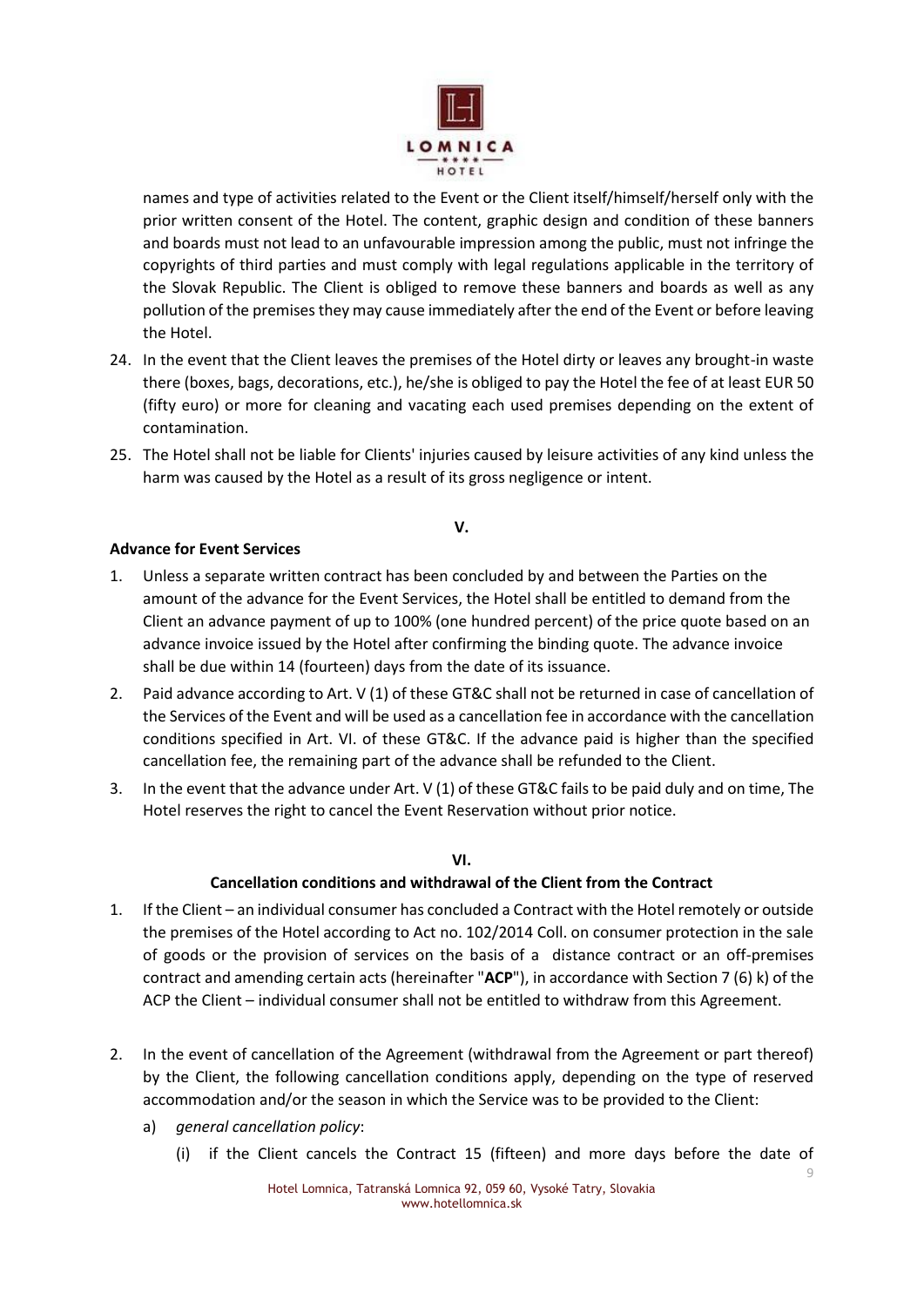

commencement of the Service provision under the Contract, he/she is obliged to pay the Hotel a cancellation fee of 10% (ten percent) of the price of the reserved Services;

- (ii) if the Client cancels the Agreement between the  $14<sup>th</sup>$  (fourteenth) and the  $3<sup>rd</sup>$  (third) day before the date of commencement of the Service provision under the Contract, he/she is obliged to pay the Hotel a cancellation fee of 50% (fifty percent) of the price of the reserved Services;
- (iii) if the Client cancels the Contract (A) 2 (two) or fewer days before the date of commencement of the Service provision under the Contract or (B) for Promotional Accommodation, he/she is obliged to pay the Hotel a cancellation fee of 100% (one hundred percent) of the price of the reserved Services;
- b) *Cancellation conditions for Services reserved for the New Year season, i.e. between 27 December – 9 January of the given year and for the Easter season, i.e. on the dates between Maundy Thursday and Easter Monday*:
	- (i) the reservation of Services for the New Year season and/or Easter season is subject to the Client's obligation to settle an advance payment in the amount of 100% (one hundred percent) of the price of the reserved Services depending on the due date of the invoice;
	- (ii) if the Client cancels the Contract for Services booked for New Year season and/or Easter Season, regardless of the time of cancellation of the Contract by the Client, the Hotel shall not be obliged to return the paid advance payment to the Client.
- *c) Cancellation conditions for limited promotional offers (hereinafter referred to as "Limited Promotional Offers" and price promotions such as "3 nights for the price of 2", "4 nights for the price of 3" and "7 nights for the price of 6" (hereinafter referred to as "Price Promotions"):*
	- (i) the reservation of Limited Promotional Offers and/or Price Promotions is subject to the Client's obligation to pay the advance payment in the amount of 100% (one hundred percent) of the price of the reserved Limited Promotional Offer and/or Price Promotion;
	- (ii) if the Client cancels the Contract for Limited Promotional Offer and/or Price Promotion, regardless of the time of cancellation of the Contract by the Client, the Hotel is not obliged to return the paid advance payment to the Client.
- 3. The Hotel shall not be obliged to return the payment settled by the Client for the Services if the Early check out and No-Show procedure applies.
- 4. **Cancellation policy for group stays and Events** under the Contract for reservation of Services with allocated capacity *over 50% (fifty percent)*, which represents 35 (thirty-five) and more rooms in the Hotel:
	- a) the Client is obliged to pay the Hotel a cancellation fee of 10% (ten percent) if the Client cancels this order within 90 (ninety) days from the date of its confirmation by the Hotel;
	- b) the Client is obliged to pay the Hotel a cancellation fee of 50% (fifty percent) of the price for all booked Services, if the Client cancels the Agreement after 90 (ninety) days from the date of conclusion of the Contract, but more than 21 (twenty-one) days before the start of the Service provision;
	- c) the Client is obliged to pay the Hotel a cancellation fee of 100% (one hundred percent) of the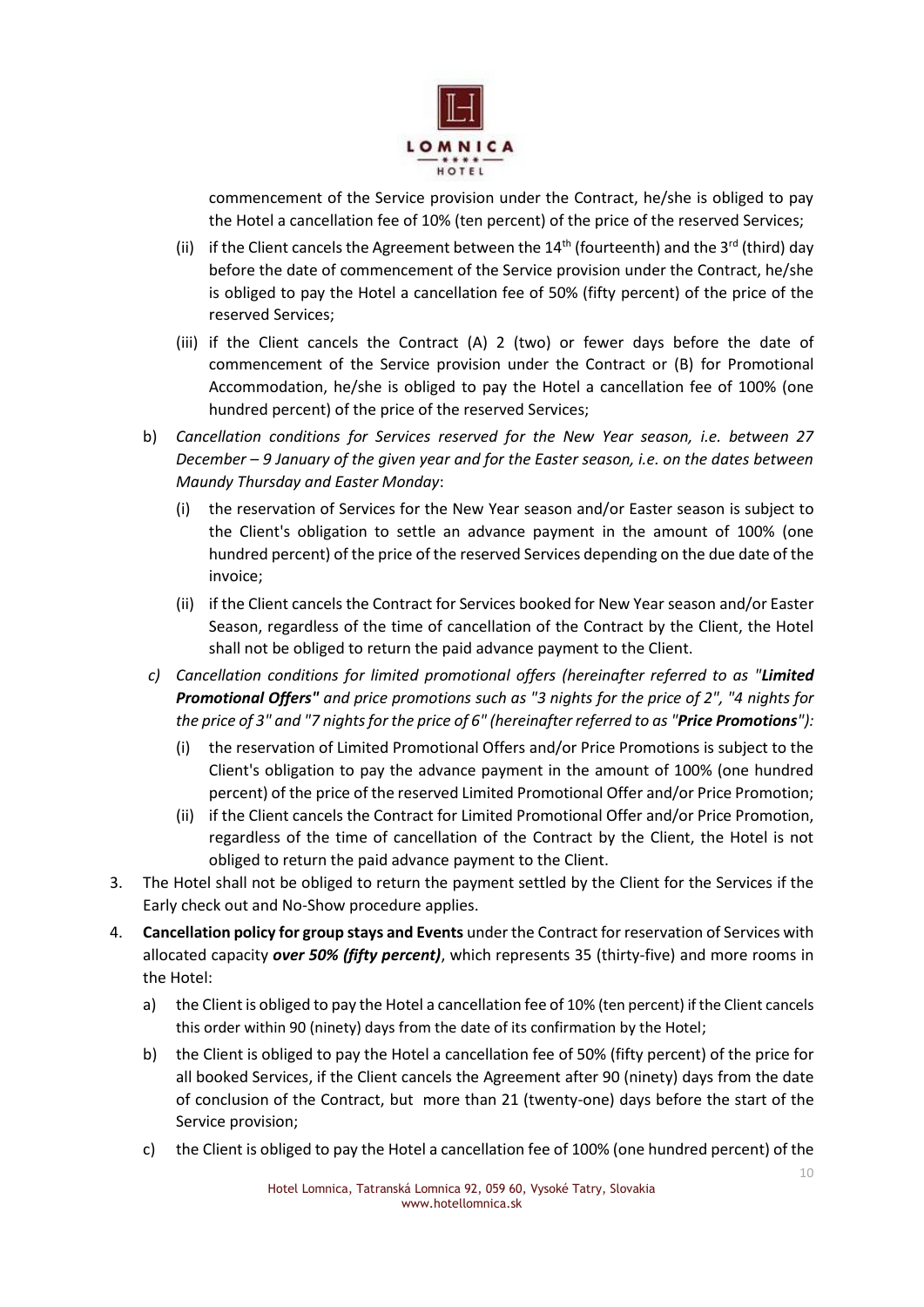

price for all reserved Services, if the Client cancels the Contract 21 (twenty-one) or fewer days before the start of the Service provision.

- 5. **Cancellation policy for group stays and Events** under the Contract for reservation of Services with allocated Hotel capacity *up to 50% (fifty percent)*, which represents 34 (thirty-four) or fewer rooms in the Hotel:
	- a) the Client is obliged to pay the Hotel a cancellation fee of 10% (ten percent) if the Client cancels this order within 60 (sixty) days from the date of its confirmation by the Hotel;
	- b) the Client is obliged to pay the Hotel a cancellation fee of 50% (fifty percent) of the price for all reserved Services, if the Client cancels the Agreement after 60 (sixty) days from the date of conclusion of the Contract, but more than 15 (fifteen) days before the start of the Service provision;
	- c) the Client is obliged to pay the Hotel a cancellation fee of 100% (one hundred percent) of the price for all reserved Services, if the Client cancels the Contract 14 (fourteen) or fewer days before the start of the Service provision.
- 6. In the event of cancellation of the Contract (withdrawal from the Contract or part thereof by the Client) or failure of the Client to arrive to use the reserved Services in emergencies, which include illness, death, disaster or other emergencies, the severity of which depends on the assessment by the Hotel, the Hotel shall be entitled to waive the right to payment of the cancellation fee on the basis of the submission of credible evidence demonstrating the serious grounds for such termination of the Contract.
- 7. In the event of cancellation of the Contract (withdrawal from the Agreement or part thereof) by the Client or failure of the Client to arrive to use the reserved Services, the Hotel will send the Client a written or e-mail notification of its exercising of the right to cancellation fee and its amount in accordance with these GT&C within 14 (fourteen) days from the day of delivery of the Client's withdrawal from the Contract or its part to the Hotel or from the day when the provision of the reserved Services was to be commenced.
- 8. The Client acknowledges that, in the event of cancellation of the Contract (withdrawal from the Contract or part thereof) by the Client or failure of the Client to arrive to use the reserved Services, the Hotel shall be entitled to unilaterally set off the Client's claim against the Hotel to return the amount for Services paid by the Client upon making an online reservation against the Hotel's claim for the payment of a cancellation fee as specified in these GT&C in the amount in which said two receivables mutually overlap, whereas the amount exceeding the mutual receivables of the Client and the Hotel shall be paid by the Hotel to the Client by cashless bank transfer to the Client's bank account from which the reservation amount was paid in the online booking of the Services within 30 (thirty) working days from the day following the date of delivery of the notification of cancellation of the Contract (withdrawal from the Contract or part thereof) by the Client or from the date of the Client's failure to arrive to use the reserved Services. Any bank fees associated with the refund of the amount for the reserved Services or part thereof to the Client shall be borne by the Client.
- 9. If the Client makes a reservation for the Services, any changes in this reservation may be performed through the Hotel's reservation department: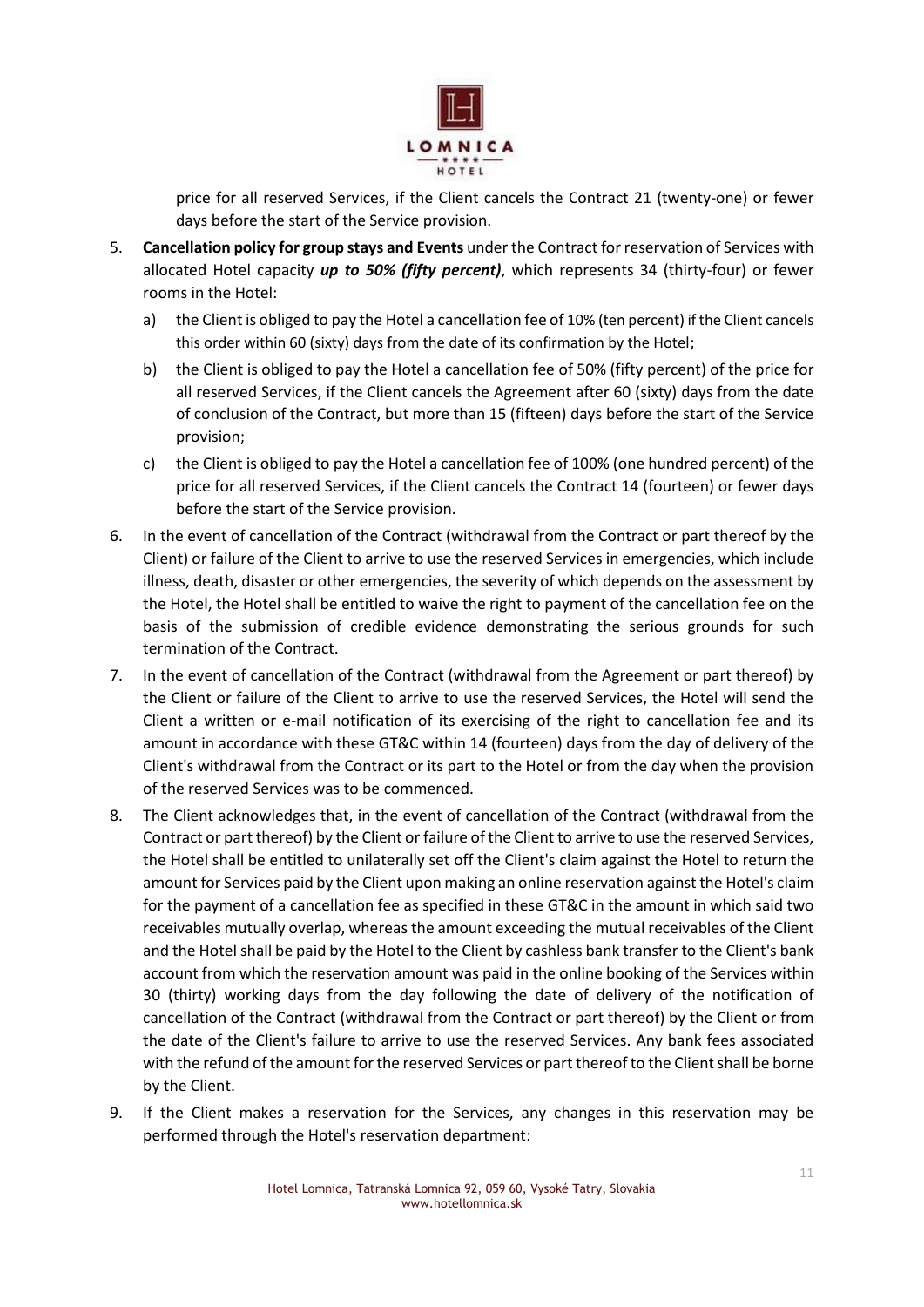

- a) by a registered letter sent to the postal address of the Hotel Tatranská Lomnica 92, 059 60 Vysoké Tatry,
- b) by phone at the Hotel telephone number +421 (0) 52/28 53 503, or
- c) by e-mail sent to the e-mail address of the Hotel [reservations@hotellomnica.skcongress@hotellomnica.sk](mailto:reservations@hotellomnica.sk) .
- 10. When requesting a change to an online reservation, the Client is always obliged to provide the reservation number that was assigned to him/her when making the online reservation and sent to the e-mail address the Client entered when making the online reservation.
- 11. If the Client requests a change to an online reservation, which cannot be complied with due to capacity limitations or other reasons related to facility operation, the Hotel will take all steps to comply with the Client's requirements, however, the Hotel shall not be obliged to comply with the Client's request to change the existing online reservation and the Client shall not be entitled to any damages or any other consideration by the Hotel due to the impossibility of changing the existing online reservation.

## **VII Withdrawal from the Contract by the Hotel**

- 1. The Hotel is entitled to withdraw from the Contract where:
	- a) this right has been agreed in writing with the Client for the reasons stated in the Contract,
	- b) The Client does not insist on the provision of agreed performance or consideration by the Hotel,
	- c) The Client has outstanding payable liabilities to the Hotel,
	- d) an advance payment or a deposit has been agreed in the Reservation, and the Client has not fulfilled his/her obligation in time, while the Hotel is allowed to withdraw from the Contract no later than at the moment of fulfilment of this obligation by the Client;
	- e) there arose circumstances for which the Hotel is not responsible (e.g. Force Majeure), which render the performance of the Contract/Order impossible;
	- f) the Services were reserved while false, misleading, or incorrect information or other material facts were provided by the Client;
	- g) the Hotel has reasonable grounds to believe that the use of its Services could endanger due operation, safety, or public reputation of the Hotel, or
	- h) the Client breaches and/or violates the provisions of these GT&C and/or the Accommodation Rules.

#### **VIII.**

#### **Liability for any damage caused to items brought-in or left at the premises**

1. The Hotel shall be liable for damage incurred on items brought-in or left at the premises which were brought-in by or for the Clients unless the damage would have also been incurred otherwise. Brought-in items are defined as items carried into the Hotel's premises, which are dedicated for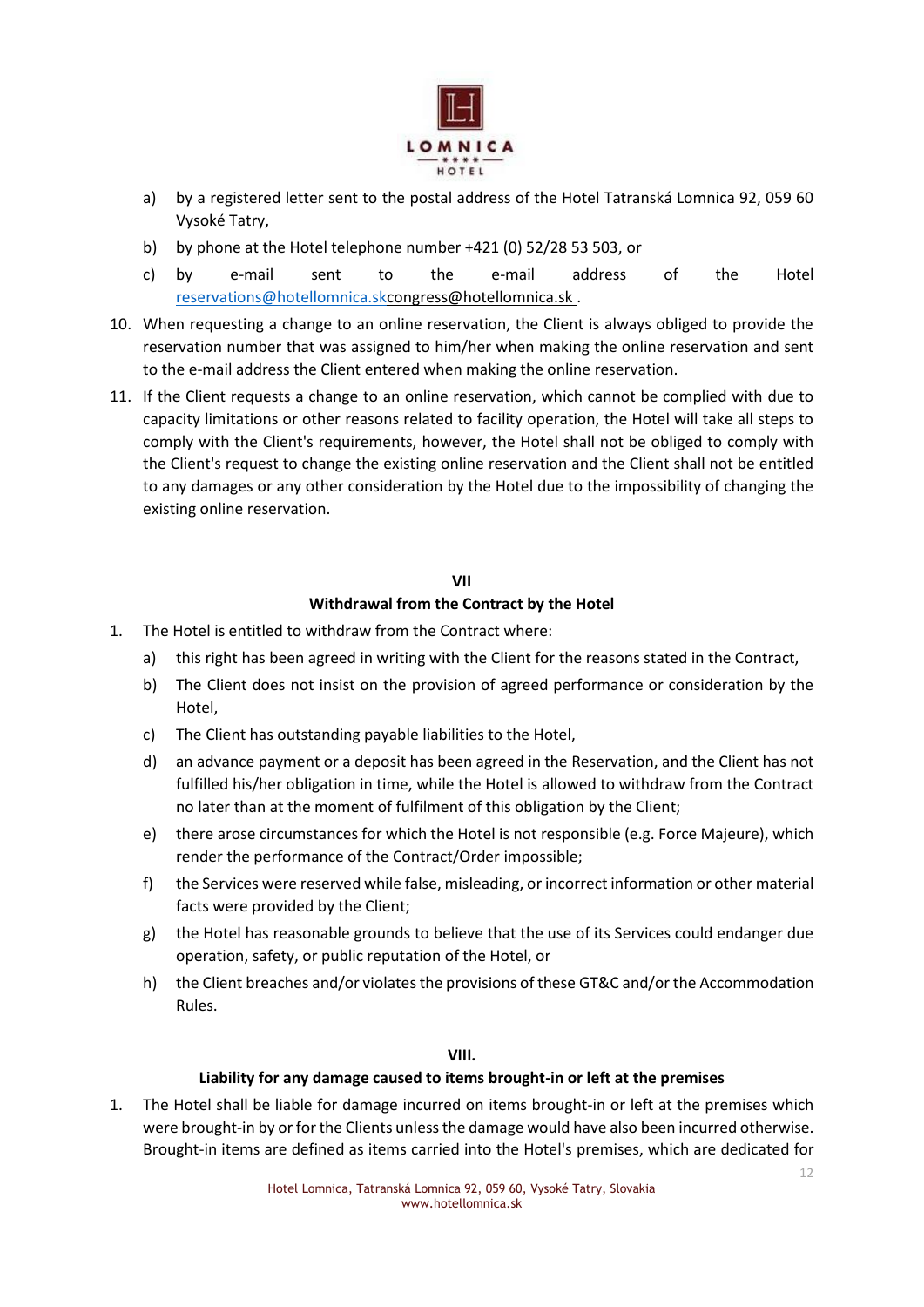

accommodation or storage of items, or which were handed over to a Hotel staff member for this particular purpose, and an official written protocol was drawn up.

- 2. The Hotel shall be liable for the total damage incurred on items, including jewellery, money, and other valuables only up to the amount specified in the implementing regulation to Act no. 40/1964 Coll. Civil Code as amended. Damages are reimbursed without limit if the damaged objects were taken over by the Hotel in special custody. The Client must exercise the right to compensation at the Hotel without undue delay after finding out about the damage, whereas this right shall expire if it is not exercised by the  $15<sup>th</sup>$  (fifteenth) day from the date on which the Client became aware of the damage.
- 3. Provision of a place to park a vehicle in the Hotel garage or in the car park does not entail an agreement on custody or storage between the Hotel and the Client. The hotel is therefore not responsible for theft or damage incurred on motor vehicles and/or their accessories. In the event that the Client decides to use the valet parking service of his/her motor vehicle, the Hotel is not responsible for any damage incurred on the motor vehicle/objects in the motor vehicle or for their theft, unless such a consequence was caused by the Hotel, its employees, or other persons providing Services in the Hotel, as a result of breach or negligence of their duties. The Client shall be obliged to prove the occurrence of the damage and the responsibility of the Hotel for the damage. If the Client decides to park his motor vehicle in the garage of the Hotel himself/herself, this shall be possible only in the presence of the relevant employee of the Hotel, while the Client shall be responsible for any damage caused to himself/herself or others during the use of the garage.

## **IX.**

## **Conditions of entry to Wellness Valéria**

- 1. Persons under the influence of alcohol or other narcotic and psychoactive substances, as well as persons with obvious symptoms of acute illness (fever, cough, etc.) and infectious skin disease are prohibited from entering the Wellness Valéria located on the Hotel premises.
- 2. When using the services of Wellness Valéria, the client is obliged to comply with the conditions of entry to the Wellness Valéria premises. The conditions of entry are also displayed in the entrance to the premises of Wellness Valéria.
- 3. When in the Wellness Valéria premises, the Client is obliged to behave so that not to inflict any damage on health and property. Inadequate, gross behaviour of the Client towards other clients will result in the immediate termination of the Client's visit to Wellness Valéria, without the right to a refund of the entrance fee, alternatively, termination of the Client's stay in the Hotel.
- 4. Upon leaving the premises of Wellness Valéria, the Client is obliged to hand over all borrowed items (towels, sheets, bathrobe, the key from the locker or safety box, sports equipment etc.). Wellness Valéria will claim compensation for any unreturned items amounting to their acquisition value.
- 5. Any complaints about incorrect billing of change are made by the Client immediately when being issued the bill for the provided Wellness Valéria services or other services; otherwise the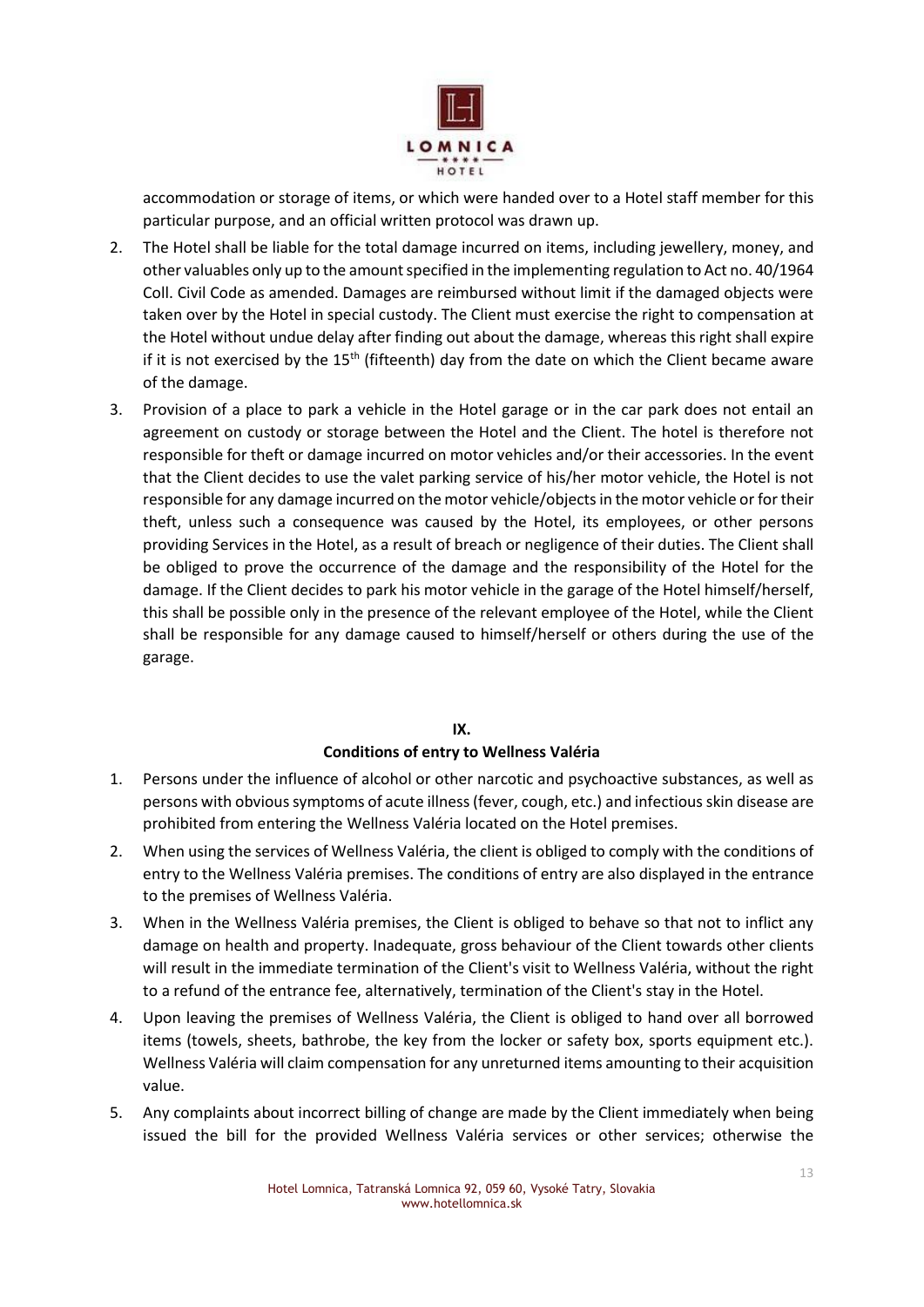

complaint cannot be accepted as justified.

- 6. The client acknowledges that:
	- by using the Wellness Valéria services and the Wellness Valéria facilities, the Client is exposed to a potential risk of harm to his/her health and property;
	- activities performed in Wellness Valéria may be physically demanding and expose the human body to the risk of injury;
	- for the safe use of Wellness Valéria services and Wellness Valéria facilities, adequate health condition of the Client is necessary in accordance with Art. IX (1) of these GT&C;
	- The Hotel is not liable for damage caused to the Client as a result of other contraindications known only to the Client, which preclude the use of certain services provided by Wellness Valéria;
	- The Hotel is not liable for any harm caused to the Client in connection with his/her health condition unsuitable for the safe use of Wellness Valéria services and facilities or caused by inappropriate use of facilities located in Wellness Valéria.
- 7. The hotel, or its employees, or other persons involved in the provision of Wellness Valéria services are not responsible for:
	- damage incurred on items stored outside the place designated for storage;
	- for the Client's death, injury or illness, which occurred in the premises of Wellness Valéria, unless such a consequence was caused by the Hotel, its employees, or other persons involved in the provision of Wellness Valéria services as a result of breach or negligence of their duties.
- 8. The client is responsible for the proper use of Wellness Valéria equipment (including setting the difficulty levels and the placement of sports and relaxation facilities). If the Client is unsure about proper set-up of a device, he/she is obliged to consult the employee present at the premises on this issue.
- 9. Minors are solely a responsibility of their legal guardian.
- 10. If the Client needs to cancel or transfer a visit/treatment procedure in Wellness Valéria, he/she will notify the staff at least 24 (twenty-four) hours in advance, otherwise the Client will be charged 100% (one hundred percent) of the amount payable for the visit/treatment procedure to be provided in Wellness Valéria.
- 11. You will need to notify any changes to package bundles and group orders 48 (forty-eight) hours in advance. Missed appointments without proper advance notice must be paid in the amount of 100% (one hundred percent) of the value of the ordered services from Wellness Valéria.
- 12. By signing the *Consent to the conditions of use of Wellness Valéria in Hotel Lomnica*, the client confirms that he/she has read the information on data protection policy available at https://www.hotellomnica.sk/ochrana-osobnych-udajov or the hardcopy version of the document available at the premises of Hotel Lomnica.
- 13. For the purposes of providing services in Wellness Valéria, the Hotel processes Client/Guest data in the following scope and extent: name, surname, telephone number, e-mail address.
- 14. Personal data is processed for the necessary period for the purpose of providing services in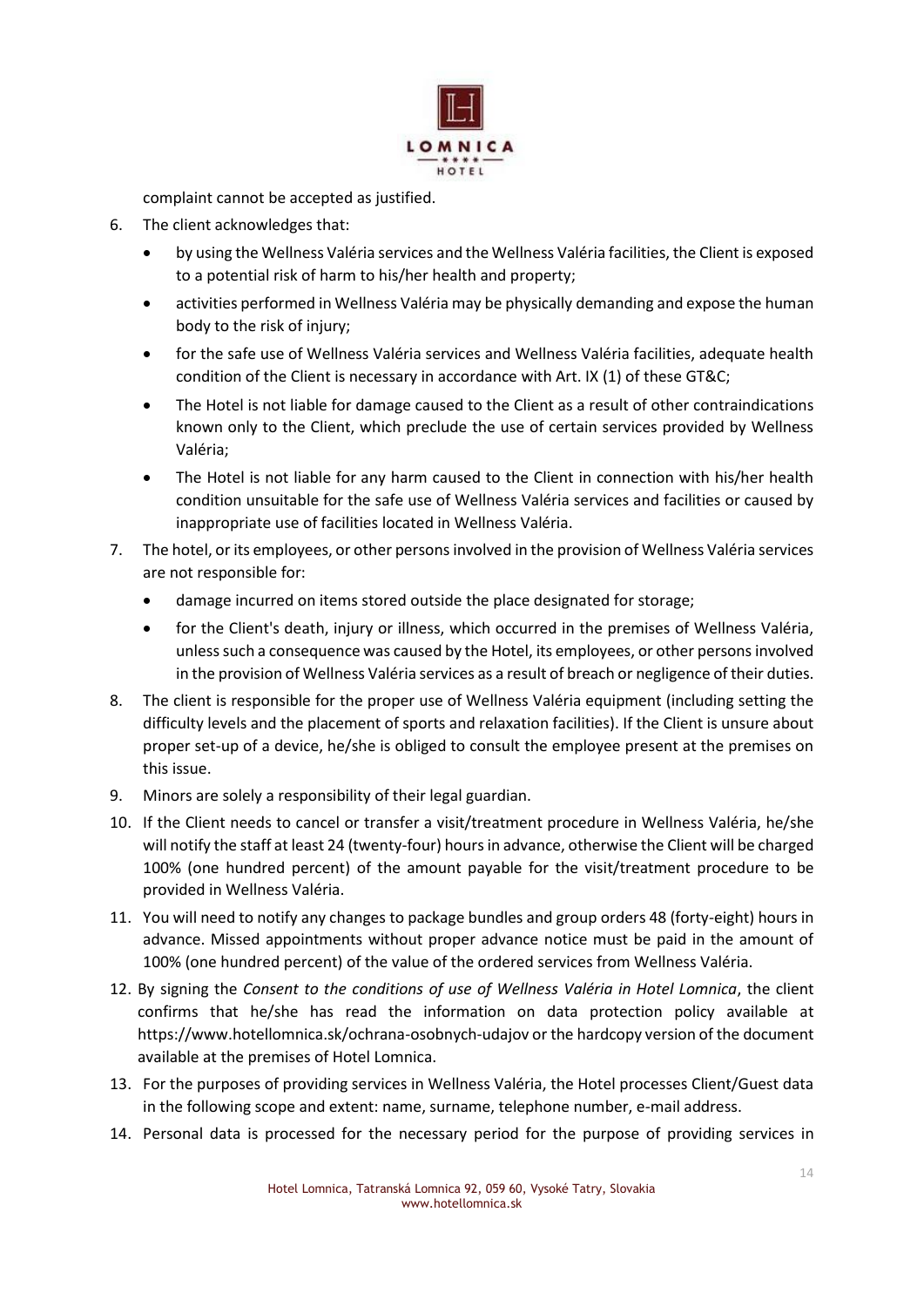

Wellness Valéria.

## **X.**

### **Vouchers**

- 1. Gift Vouchers (Vouchers) can be used once for the purchase of selected Services depending on the type of the selected Voucher, not later than by the date of validity of the given Voucher. The validity of a particular Gift Voucher applies to the moment of accrediting the funds for the ordered Service to the Hotel account and not the actual provision of the Service specified in the Voucher. Payment for the order of the Service can be made through the payment gateway or through the authorization form, respectively. through the online reservation system.
- 2. After the expiry of the Voucher, the Client loses the entitlement to the provision of the rights arising from Voucher issue without any claim to a refund of the price for the Service. The same applies also should the Client fail to arrive at the place of provision of the Service.
- 3. In the case of purchasing a Voucher for a Tasting Dinner, the reservation is possible 30 (thirty) days before the date of the Tasting Dinner, but at least 24 (twenty-four) hours before the Tasting Dinner takes place, provided the capacity allows for it. The reservation can be cancelled free of charge no later than 11 (eleven) days before the ordered date of the Tasting Dinner.
- 4. In case of cancellation of the Tasting Dinner Purchase purchased through a Voucher less than 48 (forty-eight) hours in advance, a cancellation fee of 100% (one hundred percent) of the price of Voucher (ordered Services) shall be applied. The Voucher thereby becomes invalid and can no longer be used.
- 5. In the case of purchasing a Gift Voucher for services provided by Wellness Valéria, the same rules shall apply as specified in Art. IX of these GT&C, including the cancellation conditions.
- 6. With regards to the Voucher for accommodation services, the Client acknowledges that the price of the Voucher does not include the local tax in the amount specified in the currently applicable generally binding regulation of the municipality of Vysoké Tatry.
- 7. In case of cancellation of a stay booked on the basis of a Voucher less than 48 (forty-eight) hours in advance of the agreed date (arrival/check-in date), a cancellation fee of 100% (one hundred percent) of the price of the Voucher (ordered Services) shall be applied. The Voucher thereby becomes invalid and can no longer be used.
- 8.

## **XI.**

## **Online reservation of Tasting Dinners in Franz Josef restaurant and online table reservation in Sissi restaurant**

- 1. The Client may enjoy and experience a unique culinary atmosphere by booking a Tasting Dinner in Franz Josef restaurant. Reservation of the Tasting Dinner requires a payment card and is made in advance in the ResDiary platform and can be made online via: www.hotellomnica.sk/en/booktable-fine-dining-restaurant-franz-josef
- 2. In the case of online reservation of a Tasting Dinner in Franz Josef restaurant, the same cancellation fees apply as to the purchase of Voucher for Tasting Dinners referred to in Art. X,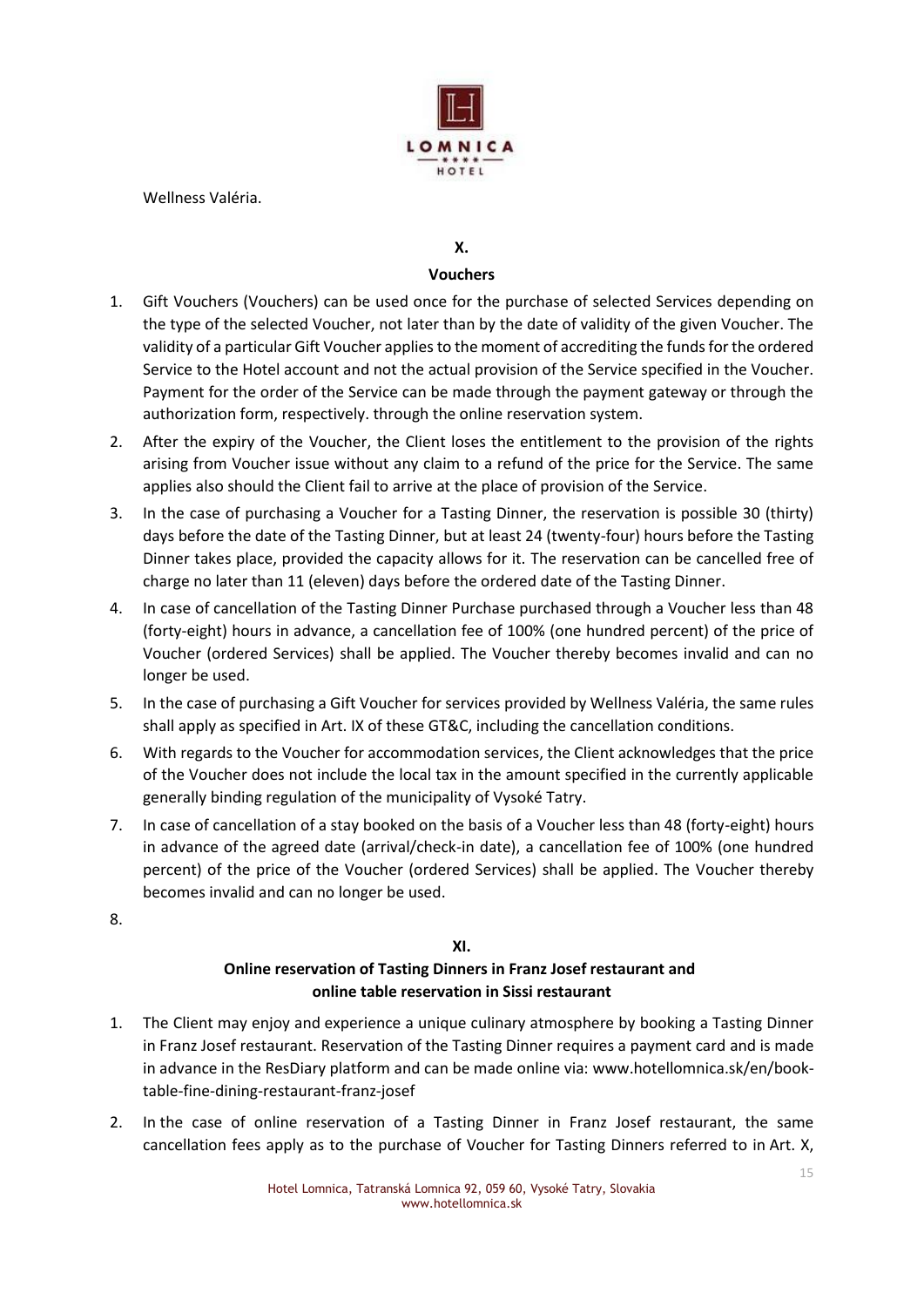

Section 3 and 4 of these GTCs. Tasting Dinner in Franz Josef restaurant is valid for the ordered date and for the specified number of guests.

- 3. Tasting Dinner in Franz Josef restaurant is not suitable for children under the age of 12 (twelve) years. The client is obliged to notify the staff of Franz Josef restaurant in advance about any health restrictions – allergies. A change in the composition of individual ingredients is not possible in the case of Tasting Dinners and another alternative of the Tasting Dinner (except for the vegetarian alternative) shall not be enabled to the Client.
	- 4. In the case of online table reservation in Sissi restaurant, is not necessary to pay in advance, unless the Hotel determines otherwise, however, when booking online through : www.hotellomnica.sk/en/book-table-restaurant-sissi
- 5. it is required to indicate the exact date of booking and the selected number of guests. A reservation for any given date can be held for a maximum of 15 (fifteen) minutes, and after this time expires, the table reservation in Sissi restaurant is terminated.
- 6. When visiting Franz Josef and Sissi restaurant you are advised to adhere to the smart casual dress code – for ladies, we recommend a dress, long trousers, blouse/shirt, and smart shoes while for men it is long trousers, shirt/sweater, and smart shoes too. Pets are not allowed in Franz Joseph and Sissi restaurants.

### **XII.**

## **Final Provisions**

- 1. These GT&C and the legal relations established on the basis of these GT&C are governed by Slovak law.
- 2. Any disputes arising from these GT&C and the Contract shall be resolved before the competent courts in the Slovak Republic.
- 3. The resolution of Clients' complaints in relation to the Services provided by the Hotel is regulated by the Hotel's Complaints Procedure. In the event that the Client as a consumer is not satisfied with the way in which the Hotel handled his/her complaint, or where he/she believes that the Hotel has violated their rights, the Client has the right to turn to the Hotel as the seller with a request for remedy.
- 4. If the Hotel negatively responds to the Client's request pursuant to the previous sentence or where it fails to respond altogether to such a request within 30 (thirty) days from the date of its sending by the Client, the Client shall have the right to file a proposal to initiate alternative dispute resolution as laid down in Section 12 of the Act 391/2015 Coll. on Alternative Dispute Resolution and on amendments to certain laws.
- 5. The competent entity for the alternative resolution of consumer disputes with the Hotel as the seller is:
	- a) Slovenská obchodná inšpekcia ("Slovak Trade Inspection Authority"), which can be contacted for this purpose at the Ústredný inšpektorát SOI, Odbor medzinárodných vzťahov a ARS, Prievozská 32, poštový priečinok 29 ("Central Inspectorate of SOI, Department of International Relations and ADR, Prievozská 32, postal box 29"), 827 99 Bratislava, or electronically at ars@soi.sk, or adr@soi.sk, or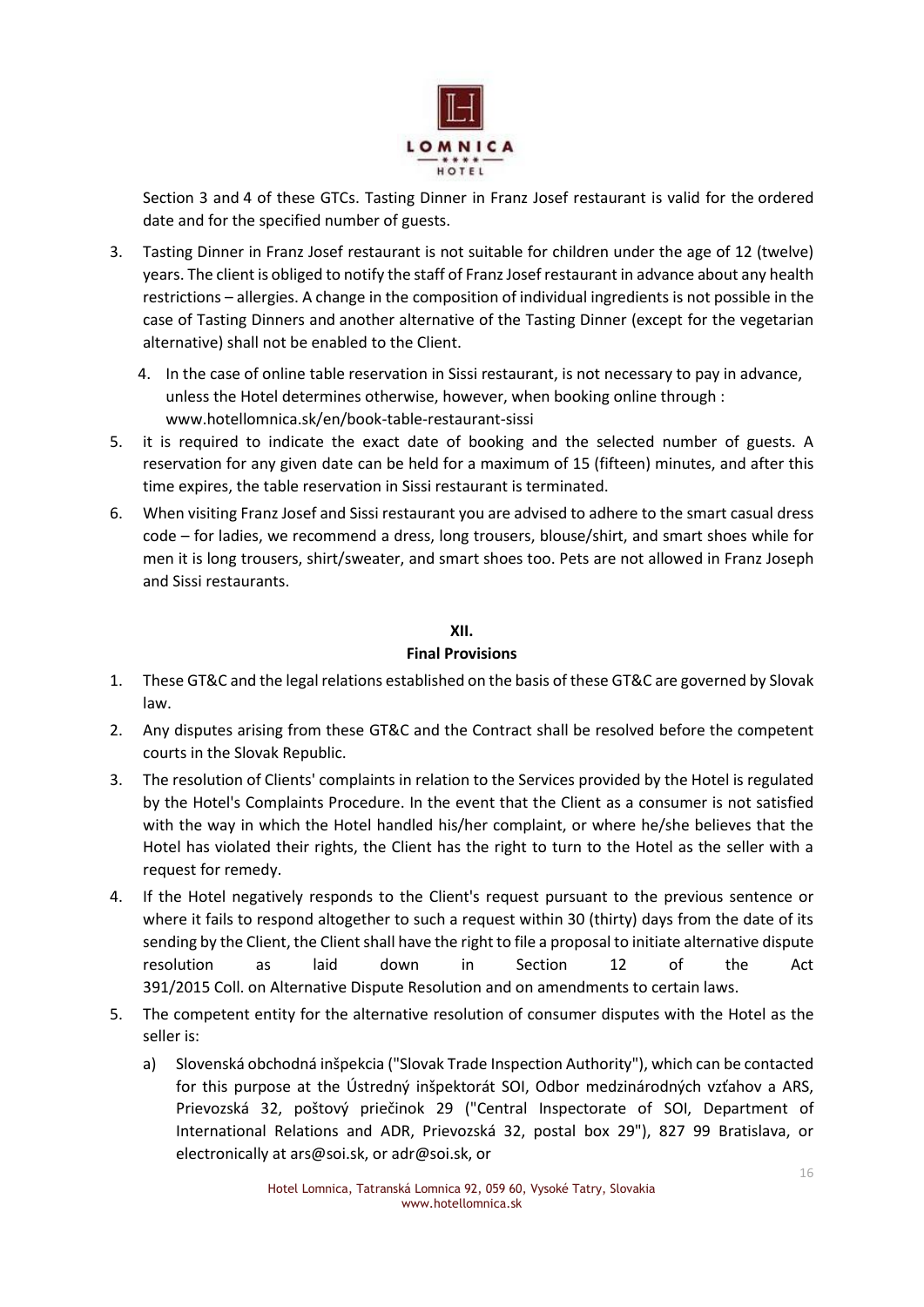

b) another relevant authorized legal entity registered in the list of entities for alternative dispute resolution maintained by the Ministry of Economy of the Slovak Republic (the list of eligible entities is available at [https://www.mhsr.sk/obchod/ochrana](https://www.mhsr.sk/obchod/ochrana-spotrebitela/alternativne-riesenie-spotrebitelskych-sporov-1/zoznam-subjektov-alternativneho-riesenia-spotrebitelskych-sporov-1)[spotrebitela/alternativne-riesenie-spotrebitelskych-sporov-1/zoznam-subjektov](https://www.mhsr.sk/obchod/ochrana-spotrebitela/alternativne-riesenie-spotrebitelskych-sporov-1/zoznam-subjektov-alternativneho-riesenia-spotrebitelskych-sporov-1)[alternativneho-riesenia-spotrebitelskych-sporov-1](https://www.mhsr.sk/obchod/ochrana-spotrebitela/alternativne-riesenie-spotrebitelskych-sporov-1/zoznam-subjektov-alternativneho-riesenia-spotrebitelskych-sporov-1) )

whereas the Client has the right to choose which of the listed entities of alternative dispute resolution he/she shall contact.

- 6. To file his/her proposal to initiate an alternative dispute resolution, the client can use the online ADR **and a platform** and a platform a controller and a plant and a controller and a controller and a controller and a controller and a controller and a controller and a controller and a controller and a controller and a co [https://ec.europa.eu/consumers/odr/main/?event=main.complaints.screeningphase to submit](https://ec.europa.eu/consumers/odr/main/?event=main.complaints.screeningphase)  [an ADR proposal.](https://ec.europa.eu/consumers/odr/main/?event=main.complaints.screeningphase) More information on alternative dispute resolution can be found on the website of the Slovak Trade Inspection Authority at [http://www.soi.sk/sk/Alternativne-riesenie](http://www.soi.sk/sk/Alternativne-riesenie-spotrebitelskych-sporov.soi)[spotrebitelskych-sporov.soi.](http://www.soi.sk/sk/Alternativne-riesenie-spotrebitelskych-sporov.soi)
- 7. Should any individual provisions of these GT&C be or become null and void, this shall be without prejudice to force or effect of other provisions of these GT&C.
- 8. Unless otherwise agreed between the Parties and/or in these GT&C, in case of mutual written correspondence, the delivery to the Parties shall be made in person, by registered letter with delivery note or courier, or in another agreed form to the address specified in the Contract, Reservation or to another address notified to the other Party. In case of failed delivery, including rejection of the shipment by one of the Parties, the date of returning of the shipment to the sender shall be considered as the date of due delivery.
- 9. When using the Service or Services of the Hotel, the Client undertakes not to infringe the intellectual property rights of the Hotel and/or third parties. The Hotel shall not be liable for any infringement of intellectual property rights of third parties by the Client. The Client is obliged to compensate for any damage caused to the Hotel or to third parties in connection with the infringement of intellectual property rights under Art. IX (9) of these GT&C.
- 10. Personal data provided in the process of reservation of Services by the Client or in the process of using the Services or in connection with the use of the Services will be processed in accordance with relevant legislation in the field of personal data protection, in particular Regulation (EU) 2016/679 on the protection of individuals and on the free movement of such data, repealing Directive 95/46 / EC (General Data Protection Regulation) (hereinafter referred to as the "**GDPR**"). The provided personal data will be processed in the information system titled HOREC - hotel system for the needs of booking the Services, drafting the Agreement, using of the Services and their settlement. Further details on the processing of personal data are provided on the Hotel website at <https://www.hotellomnica.sk/osobneudaje> and the Data Protection Officer of the Hotel can be contacted a[t dpo@hotellomnica.sk.](mailto:dpo@hotellomnica.sk)
- 11. Personal data will be provided or disclosed only in accordance with the GDPR to recipients, third parties and processors (who provide the administration, operation, or service of the individual systems for the provision of Services for the Hotel).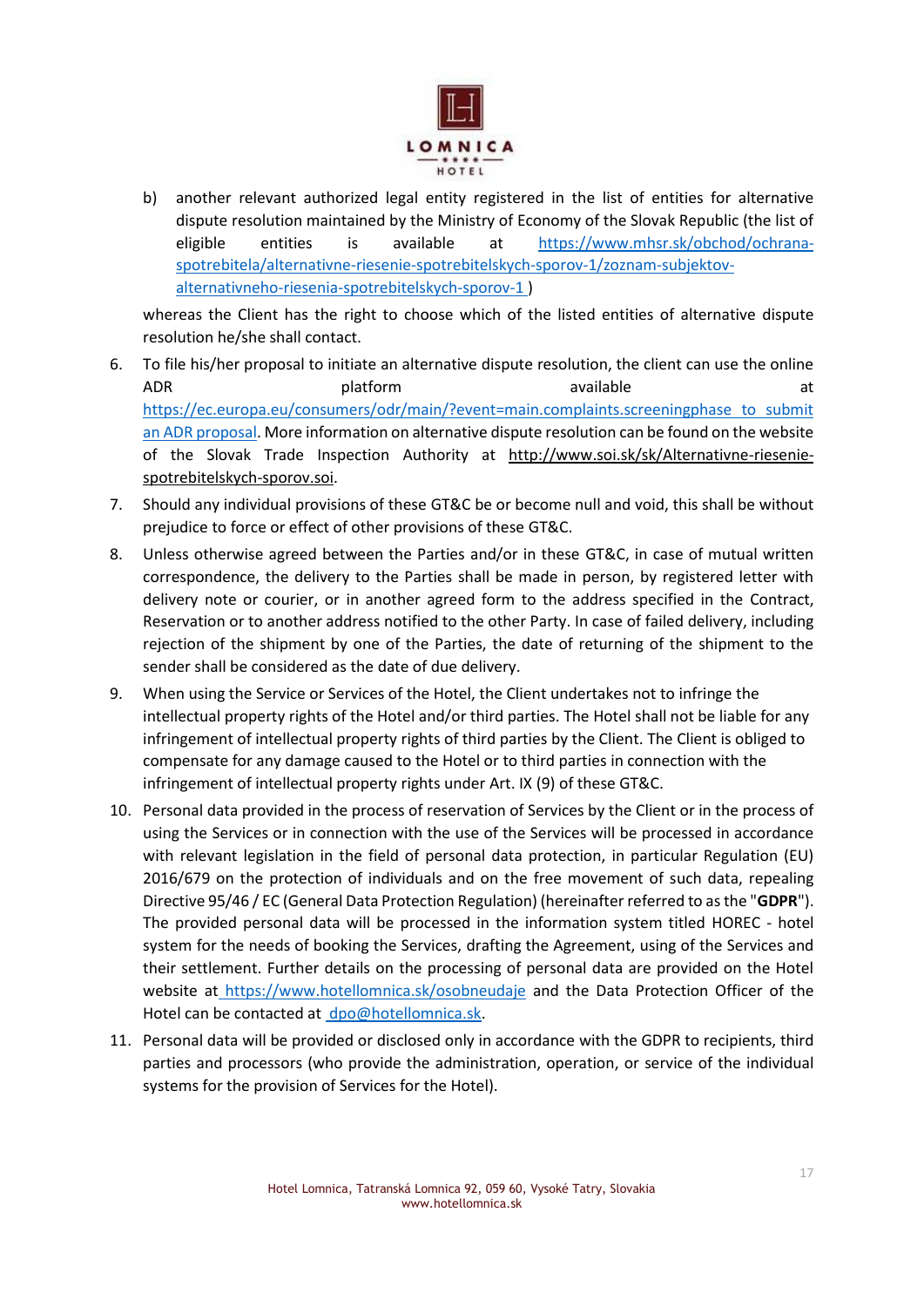

#### **Binding order for services - TEMPLATE**

**Mores Resort, a.s.** with registered office at Galvaniho 17 / C, 821 04 Bratislava The company is registered in the Commercial register of the Bratislava I District Court, Section Sa, File No. 6213/B Company ID: 46 830 995 Tax ID: 2023620742 VAT number: SK2023620742 Bank details: Slovenská sporiteľňa, as IBAN: SK67 0900 0000 0050 7131 7198 Represented by: Ing. Zuzana Semanová, Chairman of the Board Contact: Ing. Marek Koumal Tel. number: +421 [.] (hereinafter referred to as "**Hotel**")

# **[.]**

Registered office: [.] Registered: [.] Company ID No. [.] Tax ID:  $[.]$ VAT ID: [.] Bank account details: [.] IBAN: [.] Represented by: [.] Contact: [.] (hereinafter referred to as "**Client**")

### **\_\_\_\_\_\_\_\_\_\_\_\_\_\_\_\_\_\_\_\_\_\_\_\_\_\_\_\_\_\_\_\_\_\_\_\_\_\_\_\_\_\_\_\_\_\_\_\_\_\_\_\_\_\_\_\_\_\_\_\_\_\_\_\_\_\_\_\_\_\_\_\_\_\_\_\_\_\_\_\_\_\_ SERVICES**

Based on the price offer from  $\left[ . \right]$ , the Client hereby orders the following services from the Hotel: **Date:** [.] **Accommodation included in the price:** [.] **Meals included:** [.] **Other services included in the price:** [.] **Total price:** [.] (hereinafter referred to as **"Services"**)

\* prices are quoted with VAT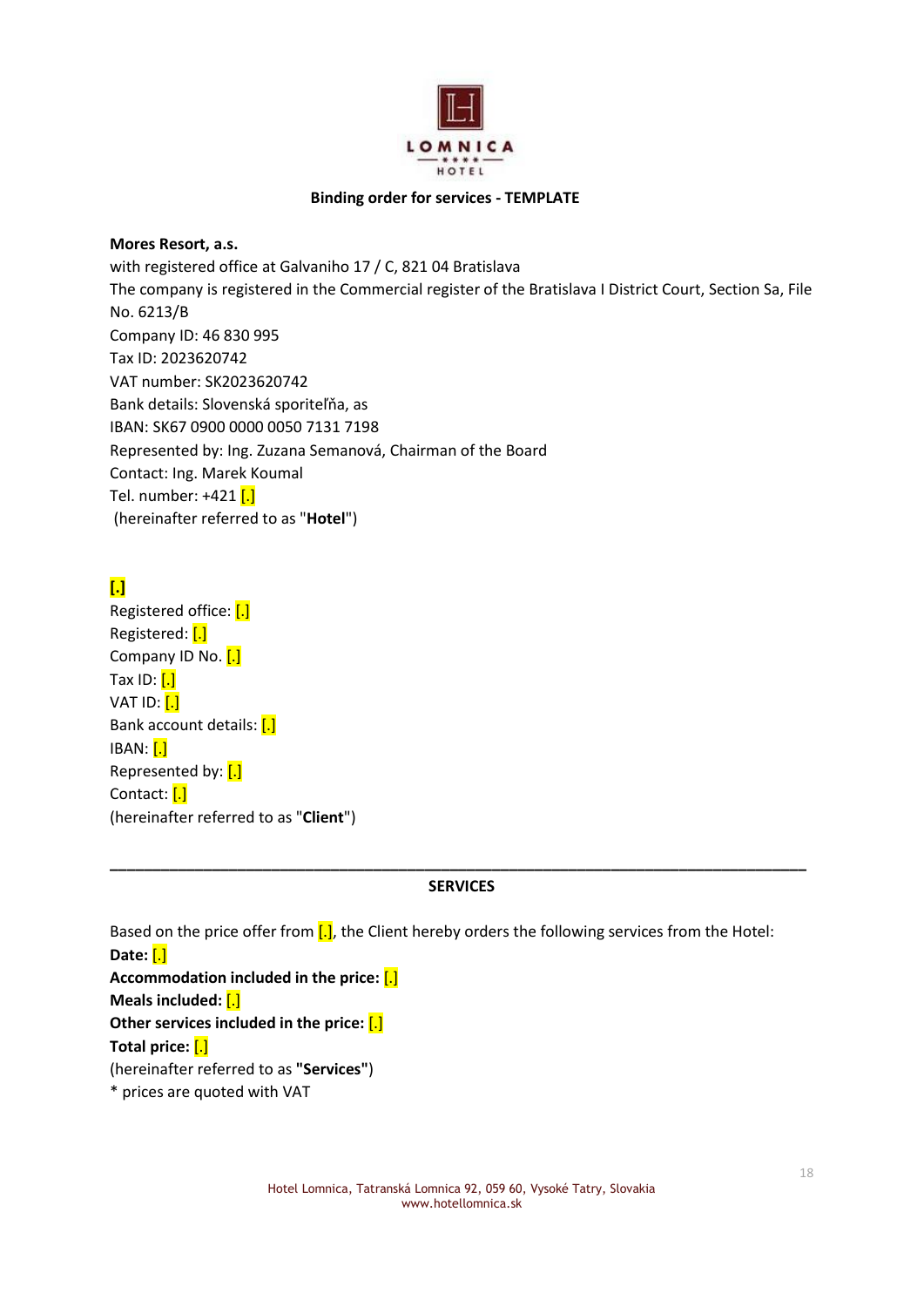

By sending the signed order to the Hotel by the Client and delivering the order confirmation by the Hotel, the order becomes binding with the obligation of the Client to (i) settle the advance payment in the amount of  $[.]$  % ( $[.]$  percent) of the ordered Services and (ii) comply with all conditions provisioned in the agreement between the Client and the Hotel in said order, including the cancellation conditions stated herein.

The client is obliged to settle the advance payment on the basis of an advance invoice issued by the Hotel. The advance invoice is due within 14 (fourteen) days from the date of its issue.

## **CANCELLATION POLICY**

In the case of ordered Services, the cancellation fee shall be determined as a percentage of the total price of all ordered Services as follows:

- 12. If the Client booked 35 (thirty-five) or more rooms in the Hotel with this order within the Service, the Client shall be obliged to pay the Hotel a cancellation fee in the amount of:
	- d) 10% (ten percent) where the Client cancels this order within 90 (ninety) days from the date of its confirmation by the Hotel;
	- e) 50% (fifty percent) of the price for all booked Services, where the Client cancels this order after 90 (ninety) days from the date of its confirmation by the Hotel, but more than 21 (twenty-one) days before the start of the Service provision;
	- f) 100% (one hundred percent) of the price for all booked Services, where the Client cancels this order 21 (twenty-one) or fewer days before the start of Service provision.
- 13. If the Client booked 34 (thirty-four) or fewer rooms in the Hotel in this order within the scope of the Service, the Client shall be obliged to pay the Hotel a cancellation fee in the amount of:
	- d) 10% (ten percent) provided that the Client cancels this order within 60 (sixty) days from the date of its confirmation by the Hotel;
	- e) 50% (fifty percent) of the price for all booked Services, where the Client cancels this order after 60 (sixty) days from the date of its confirmation by the Hotel, but more than 15 (fifteen) days before the start of the Service provision;
	- f) 100% (one hundred percent) of the price for all booked Services, where the Client cancels this order 14 (fourteen) or fewer days before the start of Service provision.

Any changes to the reservation of the Services, which account for more than 5% (five percent) of the total number of participants or the volume of ordered overnight stays shall be considered as cancellation of the order. Such changes are subject to standard cancellation policy. The cancellation policy applies even if the reservation of the Services is transferred to another date. The number of rooms for the respective provisions shall be defined as room-nights (i.e. the product of the number of rooms and the number of nights) for stays taking several nights.

In the event that the ordered Services cannot be provided by the Hotel and/or consumed by the Client on the agreed date and time due to mandatory closure or restriction of the operation of the Hotel